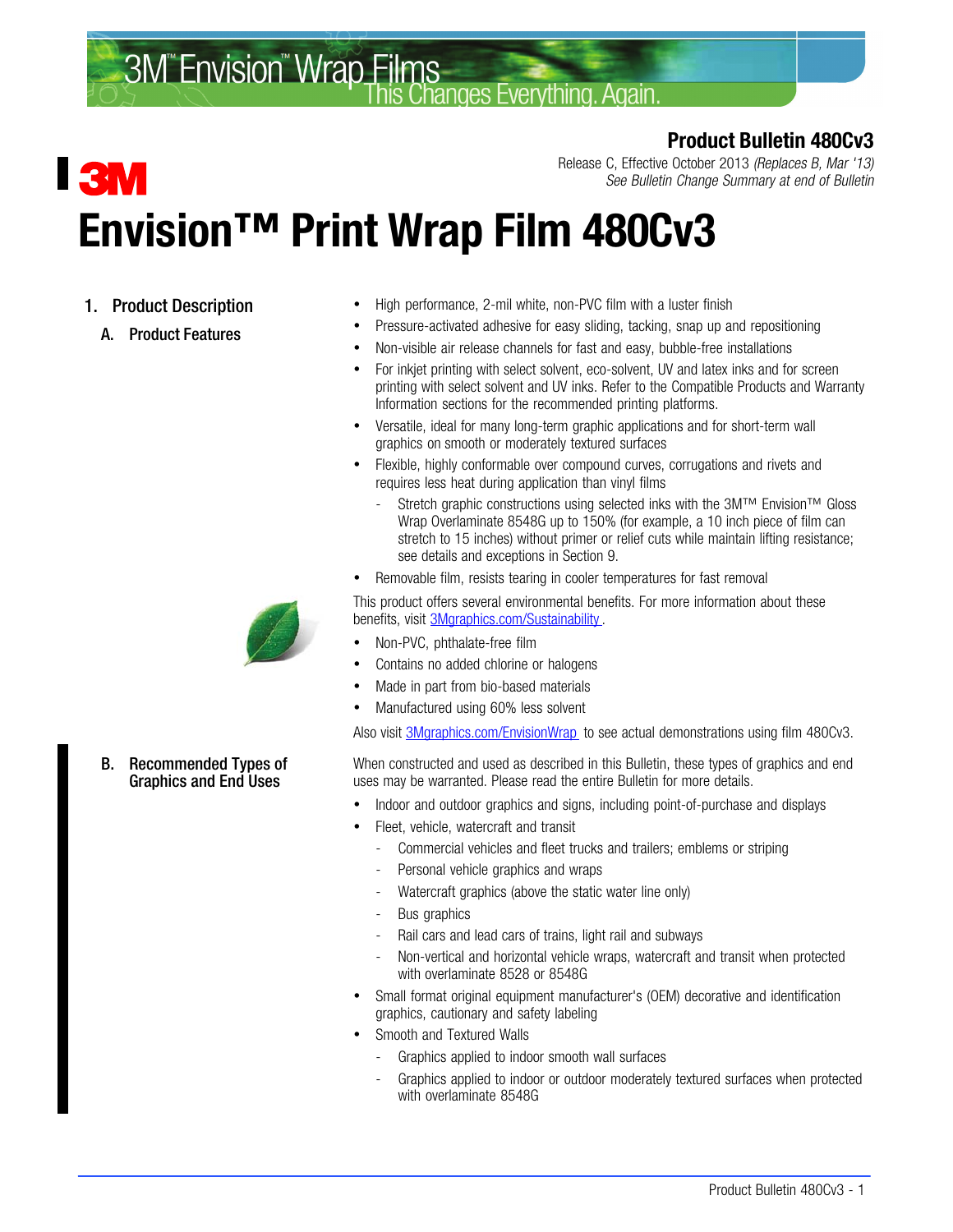**3M<sup>"</sup>Envision<sup>"</sup> Wrap Films** hanges Everything. Again

**C.** Performance Overview 3M tests the performance of both individual products and finished graphic constructions. This table shows the best performance expected from this product without a Warranty Period and with a Warranty Period.

> For detailed graphic construction and application options along with specific Warranty Periods, please see the Warranty Information, Section [5.](#page-5-0)

| <b>Expected Performance Life.</b> This is the estimated period of time the product should perform satisfactorily.      |                                       |  |  |  |  |  |  |  |  |  |
|------------------------------------------------------------------------------------------------------------------------|---------------------------------------|--|--|--|--|--|--|--|--|--|
| Unprinted film with no graphic protection, applied to a flat vertical outdoor surface.                                 | 11 years<br><b>Unwarranted Period</b> |  |  |  |  |  |  |  |  |  |
| 3M™ MCS™ Warranty. This is the maximum period of time 3M will warrant the finished graphic performance.                |                                       |  |  |  |  |  |  |  |  |  |
| Printed film with the best 3M ink and graphic protection option, applied to a flat, vertical, vehicle surface.         | 7 years<br><b>Warranty Period</b>     |  |  |  |  |  |  |  |  |  |
| 3M Performance Guarantee. This is the maximum period of time 3M will warrant the performance of the 3M materials used. |                                       |  |  |  |  |  |  |  |  |  |
| Printed film with the best ink and graphic protection option, applied to a flat, vertical, vehicle surface.            | 4 years<br><b>Warranty Period</b>     |  |  |  |  |  |  |  |  |  |

(1) Unsuitable End Uses for This Film

**D.** Limitations of End Uses This 3M product is not designed or recommended for the following uses. Please contact us to discuss other options.

- Graphics applied to:
	- stainless steel (we recommend using [3M™ Controltac™ Graphic Film IJ181](http://multimedia.3m.com/mws/mediawebserver?aaaaa1DIUmPBV2Cc8GCmXg3LoED_omDIREbaoEbaoaaaaaa--) instead)
	- non-3M films (see Removal Warranty)
	- watercraft when the graphic is below the static water line
	- watercraft graphics that are not edge sealed
	- painted substrates with poor paint to substrate, or paint-to-paint bond
	- substrate surfaces that are not clean properly
- Using prespacing tape in cut and weeded applications where the tape must adhere to the exposed liner
- Film without graphic protection when they are:
	- printed vehicle graphics
	- watercraft graphics
	- exposure to abrasive conditions, harsh cleaners or chemicals
	- outdoor, horizontal applications
- Graphic removal from:
	- applications with poor paint-to-substrate adhesion
	- existing graphics that must remain intact; damage may occur during removal of film
	- watercraft
	- outdoor, horizontal applications (except graphics using overlaminate 8528 or 8548G as described in this Bulletin)
- Graphics subjected to gasoline vapors or spills, including those at or on gas pumps, automobile fuel-tank ports, watercraft or top-feeding, petroleum tankers

**E.** Wall Graphics This 2-mil film may be used for indoor smooth or textured surface wall graphics. However, the user is responsible for determining the product's suitability, including adhesion and, if required, removal characteristics. Due to the wide variability of wall surfaces, neither finished graphics nor removal is warranted, even for removable or changeable films. [Instruc](http://multimedia.mmm.com/mws/mediawebserver.dyn?6666660Zjcf6lVs6EVs666PrWCOrrrrQ-)[tion Bulletin 5.37](http://multimedia.mmm.com/mws/mediawebserver.dyn?6666660Zjcf6lVs6EVs666PrWCOrrrrQ-) provides comprehensive information for the most successful wall graphics film selection and application.

F. Important Information About Bus Applications Film used on buses must not be applied so as to restrict the safe use of emergency window exits. See the most current version of [Instruction Bulletin 5.4](http://multimedia.mmm.com/mws/mediawebserver.dyn?6666660Zjcf6lVs6EVs666TtNCOrrrrQ-) for details.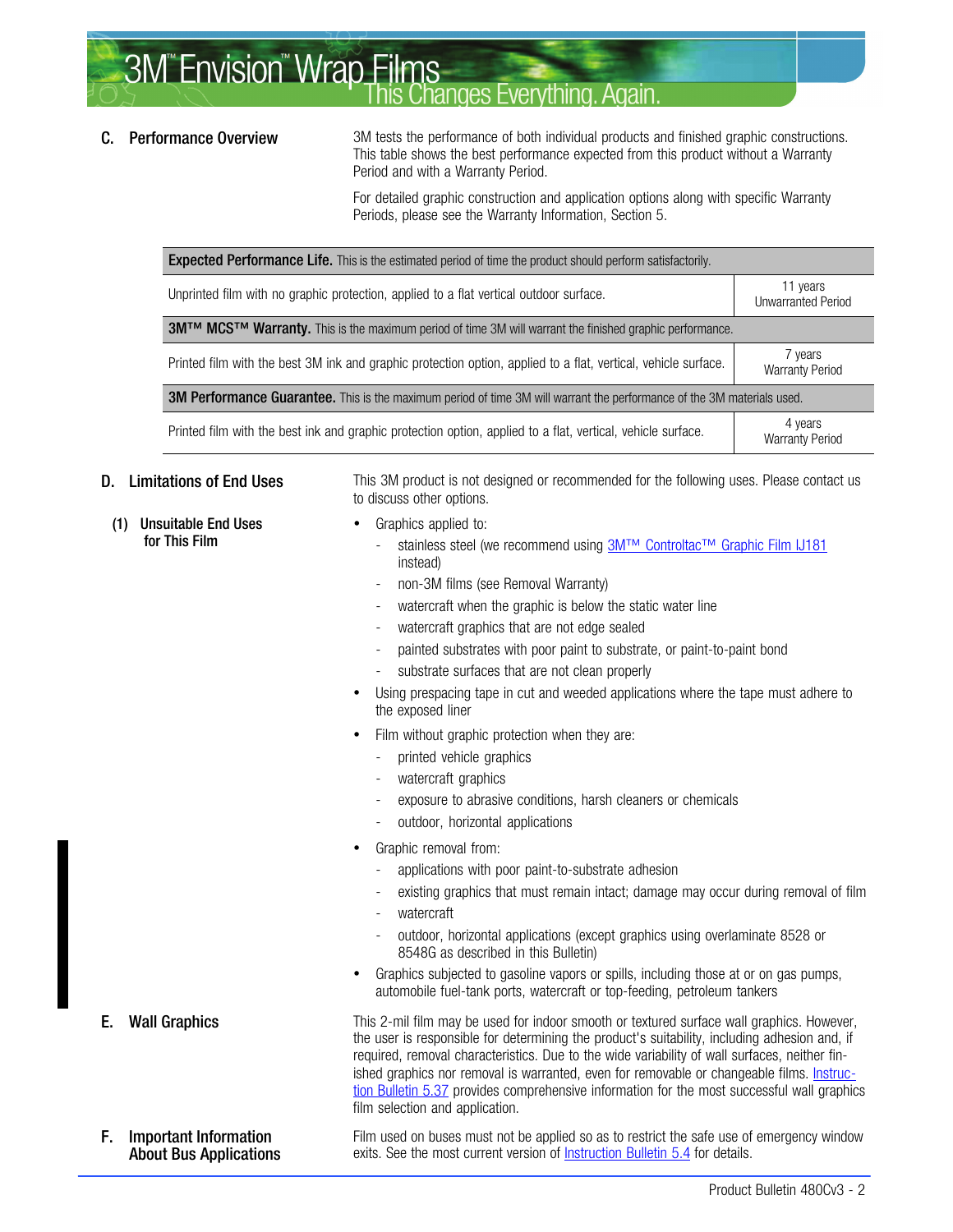## **3M<sup>"</sup>Envision<sup>"</sup> Wrap Films** hanges Everything, Again

- **2. Compatible Products** This section provides a list of products that are approved by 3M for use with the base film covered in this Bulletin, and used for the creation of a graphic that is covered by the 3M™ MCS™ Warranty or 3M Performance Guarantee. Refer to the Product and Instruction Bulletins listed in 3M Related Literature at the end of this Bulletin for more information about the compatible products. A. Inkjet Inks and Printers for 3M™ MCS™ Warranty Ink Series **Printer** (1) Solvent Inks and Printers • SIIT GX 3M Ink Series Seiko I Infotech ColorPainter™ H Series H-74s, H2-74s, H-104s, H2-104s, W-54s and W-64s Printers (2) Latex Inkjet Inks and Printers • HP 3M LX600 Specialty Latex Ink HP Designiet L65500; Scitex LX600, LX800, LX820 & LX850; Latex 820 & 850 Printers HP LX610 Latex Ink HP Designjet L65500, Scitex LX600, a 3M™ MCS™ Warranty Component LX800, LX820 & LX850; Latex 820 & a 3M™ MCS™ Warranty Component 850 Printers HP 792 Latex Ink HP Designjet L26100, L26500 & L28500<br>a 3M™ MCS™ Warranty Component Latex 210, 260 & 280 Printers a 3M™ MCS™ Warranty Component HP 881 Latex Ink HP Latex 3000 Printer a 3M™ MCS™ Warranty Component (3) UV Inkjet Inks and Printers • 3M™ Piezo Inkjet Ink Series 2200UV EFI™ VUTEk® PV200 Printer • 3M™ Piezo Inkjet Ink Series 2700UV Durst Rho 160R and 351R Printers 3M™ Piezo Inkjet Ink Series 2800UV EFI™ VUTEk® QS2000, QS3200, QS3220 and QS220 Printers EFI™ VUTEk® GS 3M™ Premium UV Inks EFI™ VUTEk® GS2000, GS3200 & GS3250 Printers, including GS Pro Series EFI™ VUTEk® GSr 3M™ Premium UV Inks EFI™ VUTEk® GS3250r and GS5000r **Printers**  EFI™ R3225 3M™ UV Ink EFI™ R3225 UV Roll-to-Roll Printer Mimaki LF-200 Ink Series\* Mimaki UJV-160, JFX-1631 & 1615R **Printers**  Mimaki UV Ink LUS-200\* Mimaki UJV500-160 Printer \* Manufactured by 3M B. Screen Printing Inks for 3M™ MCS™ Warranty 3M™ Screen Printing Ink Series 1900, line color and four color 3M™ Screen Printing UV Ink Series 9800, line color and four color C. OEM Inkjet Inks and Printers for 3M Performance Guarantee For the most current information, please click here: [3M Performance Guarantee Matrix](http://multimedia.3m.com/mws/mediawebserver?mwsId=66666UF6EVsSyXTtmxTXMxfyEVtQEVs6EVs6EVs6E666666--&fn=PG%20Warranty%20Matrix.pdf). D. Graphic Protection • 3M™ Scotchcal™ Gloss Overlaminate 8518 3M™ Scotchcal™ Luster Overlaminate 8519 3M™ Scotchcal™ Matte Overlaminate 8520 3M™ Scotchcal™ Gloss Overlaminate 8528 3M<sup>™</sup> Envision™ Gloss Wrap Overlaminate 8548G (required for textured wall applications) 3M™ Scotchcal™ Ultra Matte Overlaminate 8915
	- 3M™ Screen Print Dirt Resistant Gloss Clear 1920DR
	- 3M™ Screen Print Low Gloss Clear 9730UV
	- 3M™ Screen Print UV Gloss Clear 9740i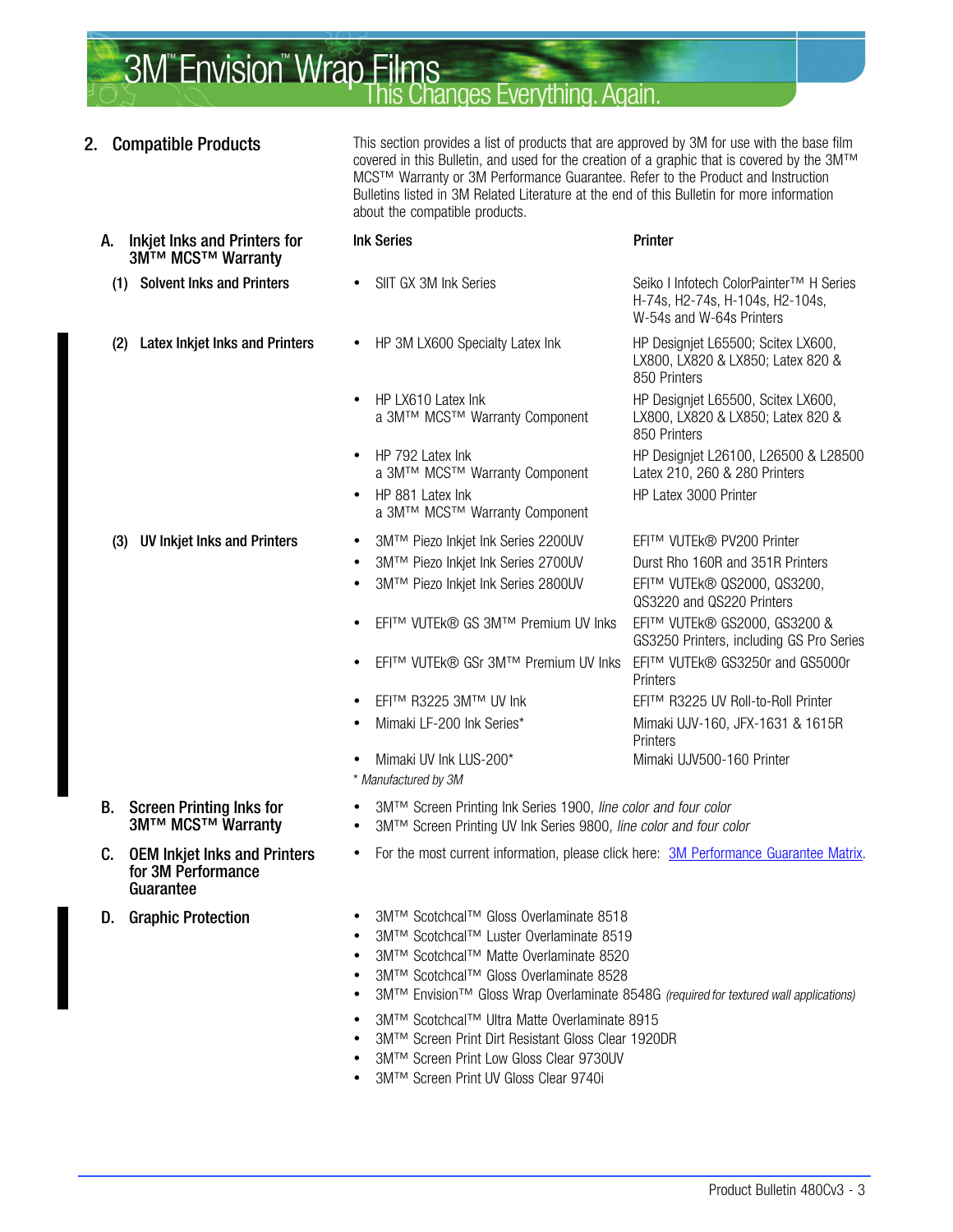### **3M<sup>"</sup>Envision<sup>"</sup> Wrap Films Changes Everything. Again**

- E. Other Products 3M™ Premasking Tape SCPM-3
	- 3M™ Premasking Tape SCPM-44X
	- 3M™ Prespacing Tape SCPS-55
	- 3M™ Edge Sealer 3950
	- 3M™ Edge Sealer Tape 8914
	- 3M™ Vehicle Channel Applicator Tool VCAT-2
	- 3M™ Roller L (larger hard roller)
	- 3M™ Roller S (small hard roller)
	- 3M™ Textured Surface Applicator TSA-1
	- 3M™ Textured Surface Applicator TSA-2
	- 3M™ Textured Surface Applicator TSA-3
	- 3M™ Textured Surface Applicator TSA-4
	- Industrial heat gun with an electronic readout, capable of achieving and sustaining 1000°F (537°C). See *Instruction Bulletin 5.37* for examples of suitable heat guns.
	- Heat and burn resistant gloves
	- Note: Do not attempt to apply this film to textured wall surfaces using a standard squeegee; you will not be successful.

3. Characteristics These are typical values for unprocessed film; processing may change the values. Contact your 3M representative for a custom specification.

| <b>Characteristic</b>                              | Value                                                                                                                                                             |                                                                                                                                                                                                                                                        |  |  |  |  |  |  |  |  |
|----------------------------------------------------|-------------------------------------------------------------------------------------------------------------------------------------------------------------------|--------------------------------------------------------------------------------------------------------------------------------------------------------------------------------------------------------------------------------------------------------|--|--|--|--|--|--|--|--|
| Material                                           | High performance non-PVC polymer                                                                                                                                  |                                                                                                                                                                                                                                                        |  |  |  |  |  |  |  |  |
| Film color                                         | White, opaque                                                                                                                                                     |                                                                                                                                                                                                                                                        |  |  |  |  |  |  |  |  |
| Thickness                                          | Without adhesive: 2 mil (0.05 mm)<br><b>With adhesive:</b> 3-4 mil (0.08-0.10 mm)                                                                                 |                                                                                                                                                                                                                                                        |  |  |  |  |  |  |  |  |
| Adhesive                                           | channels                                                                                                                                                          | Pressure-activated (slide, tack, snap up, reposition) with air release                                                                                                                                                                                 |  |  |  |  |  |  |  |  |
| Adhesive color                                     | Gray                                                                                                                                                              |                                                                                                                                                                                                                                                        |  |  |  |  |  |  |  |  |
| Film Liner                                         | Polyethylene-coated paper                                                                                                                                         |                                                                                                                                                                                                                                                        |  |  |  |  |  |  |  |  |
| Adhesion, Typical<br>24 hours after<br>application | ABS<br>Acrylic enamel<br>Aluminum, anodized<br>Aluminum, etched<br>Automotive clear coats                                                                         | 2-4 pounds/inch (0.36-0.72 kg/cm)<br>2-4 pounds/inch (0.36-0.72 kg/cm)<br>5-7 pounds/inch (0.89-1.26 kg/cm)<br>4-6 pounds/inch (0.72-1.08 kg/cm)<br>Fruehauf pre-painted panels 2-4 pounds/inch (0.36-0.72 kg/cm)<br>3-5 pounds/inch (0.54-0.89 kg/cm) |  |  |  |  |  |  |  |  |
| Tensile strength                                   | 11-13 pounds/inch at 73°F (1.98-2.34 kg/cm at 23°C)                                                                                                               |                                                                                                                                                                                                                                                        |  |  |  |  |  |  |  |  |
| Chemical<br>resistance                             | Resists mild alkalis, mild acids, and salt<br>٠<br>Excellent resistance to water (does not include immersion)<br>٠<br>Resists occasional fuel spills<br>$\bullet$ |                                                                                                                                                                                                                                                        |  |  |  |  |  |  |  |  |
| Flammability                                       | <b>ASTM E84 report or go to the On-line Product Catalog at</b><br>3Mgraphics.com<br>All other test reports: call 1-800-328-3908                                   |                                                                                                                                                                                                                                                        |  |  |  |  |  |  |  |  |

#### A. Physical Characteristics

F. Tools for Textured Wall

**Surfaces**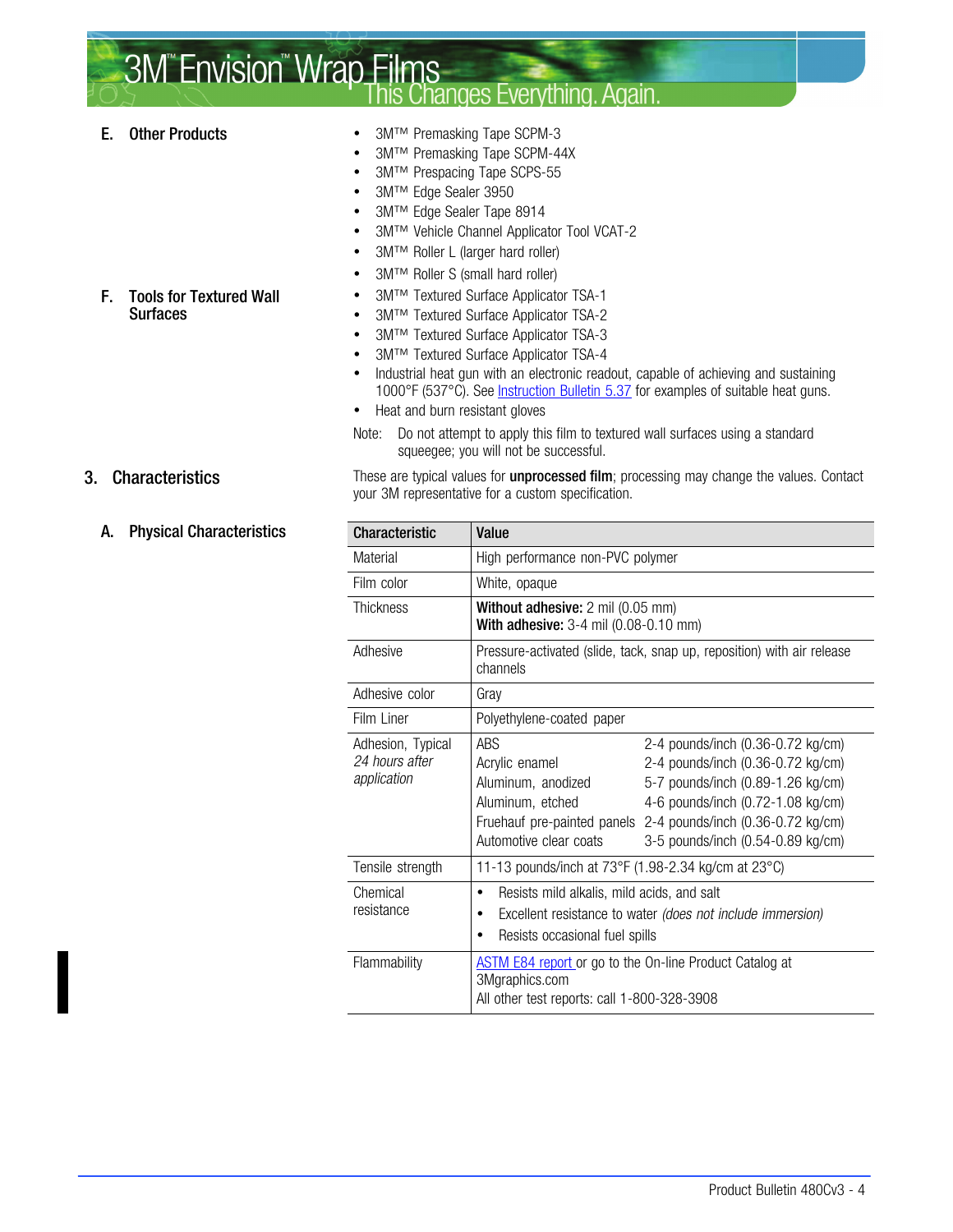#### <span id="page-4-0"></span>**3M<sup>"</sup>Envision<sup>"</sup> Wrap Films** nanges Everything Anain

| В. | <b>Application Characteristics</b> | <b>Characteristic</b>                             | Value                                                                                                                                                                                                                                                                                                                                                                            |  |  |  |  |  |  |
|----|------------------------------------|---------------------------------------------------|----------------------------------------------------------------------------------------------------------------------------------------------------------------------------------------------------------------------------------------------------------------------------------------------------------------------------------------------------------------------------------|--|--|--|--|--|--|
|    |                                    | Finished graphic<br>application<br>recommendation | Sign and vehicle applications:<br><b>Surface type:</b> Flat, with and without rivets, simple curves, com-<br>$\bullet$<br>pound curves, corrugations and deep channels<br><b>Substrate type:</b> ABS resins, aluminum, chrome, glass, fiberglass<br>$\bullet$<br>reinforced plastics, paint (check adhesion to powder-coated or<br>water-based paints), fiberglass with gel coat |  |  |  |  |  |  |
|    |                                    |                                                   | Wall applications: Indoor smooth surface walls, moderately-textured<br>surfaces such as concrete block, brick, industrial stucco and tile, as<br>found on flat walls and/or simple curved architectural elements such<br>as columns. See <b>Instruction Bulletin 5.37</b> for details.                                                                                           |  |  |  |  |  |  |
|    |                                    |                                                   | Application temperature: (air and substrate)<br>Flat without rivets: 40°-100°F (4°-38°C)<br>$\bullet$<br>Curves or corrugations with rivets: 50°-100°F (10°-38°C)<br>$\bullet$<br>Compound Curves and/or watercraft: 60°-90°F (16°-32°C)<br>$\bullet$<br>Walls: 40°-100°F (4°-38°C)<br>$\bullet$                                                                                 |  |  |  |  |  |  |
|    |                                    | Finished graphic<br>application<br>recommendation | <b>Application method: Dry</b>                                                                                                                                                                                                                                                                                                                                                   |  |  |  |  |  |  |
|    |                                    | Applied shrinkage                                 | Less than 0.015 inches (0.4 mm)                                                                                                                                                                                                                                                                                                                                                  |  |  |  |  |  |  |
|    |                                    | Temperature range<br>after application            | -65° to 225° F (-60° to 107° C)                                                                                                                                                                                                                                                                                                                                                  |  |  |  |  |  |  |
|    |                                    | Graphic removal                                   | <b>Most substrates:</b> Removable with heat and/or chemicals within the<br>Warranty Period at 50°F (10°C) minimum (air and substrate)<br>Wall applications: Varies with type of substrate; using heat<br>enhances removal of film; may leave adhesive residue, may remove<br>some surface paint or finish, may damage mortar.                                                    |  |  |  |  |  |  |

#### 4. Definitions

A. Exposure Types U.S. Vertical Exposure face of graphic The face of the graphic is  $+/- 10^{\circ}$  from vertical. U.S. Non-vertical Exposure face of graphic $\leftarrow$  The face of the graphic is greater than 10 $^{\circ}$  from vertical and greater than  $5^\circ$  from horizontal. This includes nonvertical surfaces of vehicle wraps or fleet graphics. U.S. Horizontal Exposure face of graphic  $\Box$  The face of the graphic is  $+/-$  5° from horizontal. U.S. Desert Southwest Exposure Any outdoor graphic exposed to solar energy more than half of the daylight hours in Arizona, New Mexico and the desert areas of California, Nevada, Utah and Texas is subject to reduced warranties. A detailed map is available at [3Mgraphics.com](http://solutions.3m.com/wps/portal/3M/en_US/Graphics/3Mgraphics/ToolsAndSupport/Warranties/) under Tools and Support, Warranties. **B.** Graphic Construction The products used to make a graphic, which may include film and/or flexible substrate, graphic protection, ink, printer and application tape. **C.** Graphic Protection **Overlaminate films or clear coats used to protect the graphic and/or change gloss.**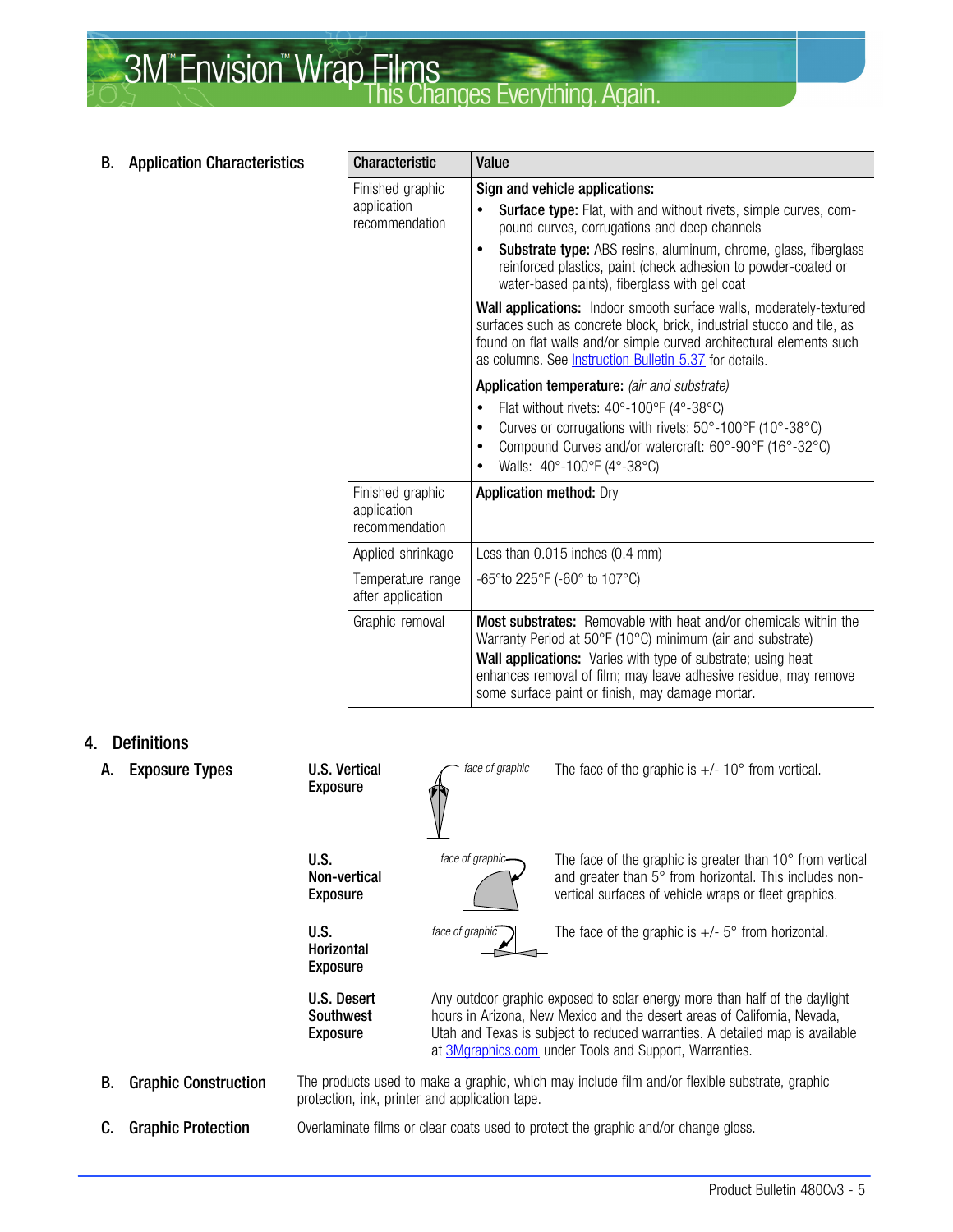# <span id="page-5-0"></span>**3M<sup>"</sup>Envision<sup>"</sup> Wrap Films**<br>This Changes Everything. Again.

|    | D. Graphic Types                        | <b>Indoor Signs</b>  | Stationary graphics applied indoors and not exposed to the elements.                                                                                                                                                                                                                                                                                                                                                                                                                                                                                                                                                                                                                                                          |  |  |  |  |  |  |
|----|-----------------------------------------|----------------------|-------------------------------------------------------------------------------------------------------------------------------------------------------------------------------------------------------------------------------------------------------------------------------------------------------------------------------------------------------------------------------------------------------------------------------------------------------------------------------------------------------------------------------------------------------------------------------------------------------------------------------------------------------------------------------------------------------------------------------|--|--|--|--|--|--|
|    | As identified in the warranty           | <b>Outdoor Signs</b> | Stationary graphics applied outdoors and exposed to the elements.                                                                                                                                                                                                                                                                                                                                                                                                                                                                                                                                                                                                                                                             |  |  |  |  |  |  |
|    | tables                                  | 0EM                  | Labels and decorative graphics produced for and used by original equipment<br>manufacturers. May also be called decals.                                                                                                                                                                                                                                                                                                                                                                                                                                                                                                                                                                                                       |  |  |  |  |  |  |
|    |                                         | Vehicle              | Vehicle. Buses, vans, passenger vehicles, delivery trucks, pickup trucks,<br>enclosed trailers. Certain restrictions may apply as noted in the applicable<br>Product Bulletin.                                                                                                                                                                                                                                                                                                                                                                                                                                                                                                                                                |  |  |  |  |  |  |
|    |                                         |                      | Straight Trucks. Semi-Tractors and Semi-Trailers. Straight trucks,<br>semi-tractors and semi-trailers used for commercial business purposes.<br>Excludes air shields.                                                                                                                                                                                                                                                                                                                                                                                                                                                                                                                                                         |  |  |  |  |  |  |
|    |                                         |                      | Recreational Vehicle (RV). Vehicles used for personal pleasure, such as<br>campers, motor homes and trailers, that are not used in connection with any<br>commercial or business enterprise.                                                                                                                                                                                                                                                                                                                                                                                                                                                                                                                                  |  |  |  |  |  |  |
|    |                                         |                      | <b>Watercraft.</b> Boats intended for personal pleasure such as runabouts and<br>speedboats having aluminum and/or smooth fiberglass/gel coat bodies,<br>including boats used in fishing tournaments and off-shore racing boats, but not<br>1 to 3 person personal watercraft or other boats used in connection with<br>commercial or business enterprise. 3M specifically excludes all other<br>recreational vehicles from this definition.                                                                                                                                                                                                                                                                                  |  |  |  |  |  |  |
|    |                                         |                      | Rail. Rail cars and lead cars of trains, light rail and subways, but not<br>locomotives or engines.                                                                                                                                                                                                                                                                                                                                                                                                                                                                                                                                                                                                                           |  |  |  |  |  |  |
| 5. | <b>Warranty Information</b>             |                      |                                                                                                                                                                                                                                                                                                                                                                                                                                                                                                                                                                                                                                                                                                                               |  |  |  |  |  |  |
|    | A. Warranty Coverage<br><b>Overview</b> |                      | The warranty coverage for each graphic is based on the user(s) both reading and following<br>all applicable and current 3M Product and Instruction Bulletins. 3M will honor the Warranty<br>Period stated in the base film's Product Bulletin that is current when the film was<br>purchased. The Warranty Period may be reduced and stipulations may apply for certain<br>constructions and applications, as covered in this Bulletin.                                                                                                                                                                                                                                                                                       |  |  |  |  |  |  |
|    |                                         |                      | The following is made in lieu of all other express or implied warranties, including any<br>implied warranty of merchantability or fitness for a particular purpose or implied warranty<br>arising out of a course of dealing, custom or usage of trade.                                                                                                                                                                                                                                                                                                                                                                                                                                                                       |  |  |  |  |  |  |
| В. | <b>3M Basic Product Warranty</b>        |                      | This product is warranted to be free of defects in materials and manufacture at the time of<br>shipment and to meet the specifications stated in this Product Bulletin and as further set<br>forth in the 3M Commercial Graphics Warranty Brochure.                                                                                                                                                                                                                                                                                                                                                                                                                                                                           |  |  |  |  |  |  |
|    |                                         | Note:                | When used to produce wall graphics, this film is only covered by the 3M Basic<br>Product Warranty. See Section 7. for the Expected Performance Life (unwarranted<br>time period) of a wall graphic and key factors that affect its performance.                                                                                                                                                                                                                                                                                                                                                                                                                                                                               |  |  |  |  |  |  |
| C. | <b>Limited Remedy</b>                   |                      | 3M will replace or refund the price of any 3M materials that do not meet this warranty with-<br>in the specified time periods. These remedies are exclusive.                                                                                                                                                                                                                                                                                                                                                                                                                                                                                                                                                                  |  |  |  |  |  |  |
| D. | <b>Limitation of Liability</b>          |                      | Except where prohibited by law, 3M SHALL NOT UNDER ANY CIRCUMSTANCES BE LIABLE<br>TO PURCHASER OR USER FOR ANY DIRECT (EXCEPT FOR THE LIMITED REMEDY PROVIDED<br>ABOVE), INDIRECT, SPECIAL, INCIDENTAL, OR CONSEQUENTIAL DAMAGES (INCLUDING,<br>BUT NOT LIMITED TO, LABOR, NON-3M MATERIAL CHARGES, LOSS OF PROFITS,<br>REVENUE, BUSINESS, OPPORTUNITY, OR GOODWILL) RESULTING FROM OR IN ANY WAY<br>RELATED TO SELLER'S PRODUCTS, SERVICES or THIS BULLETIN. This limitation of liability<br>applies regardless of the legal or equitable theory under which such losses or damages are<br>sought including breach of contract, breach of warranty, negligence, strict liability, or any<br>other legal or equitable theory. |  |  |  |  |  |  |
| Е. | <b>Additional Limitations</b>           |                      | See the <b>3M Commercial Graphics Warranty Brochure</b> at 3Mgraphics.com, which gives the<br>terms, additional limitations of the warranty, if any, and limitations of liability.                                                                                                                                                                                                                                                                                                                                                                                                                                                                                                                                            |  |  |  |  |  |  |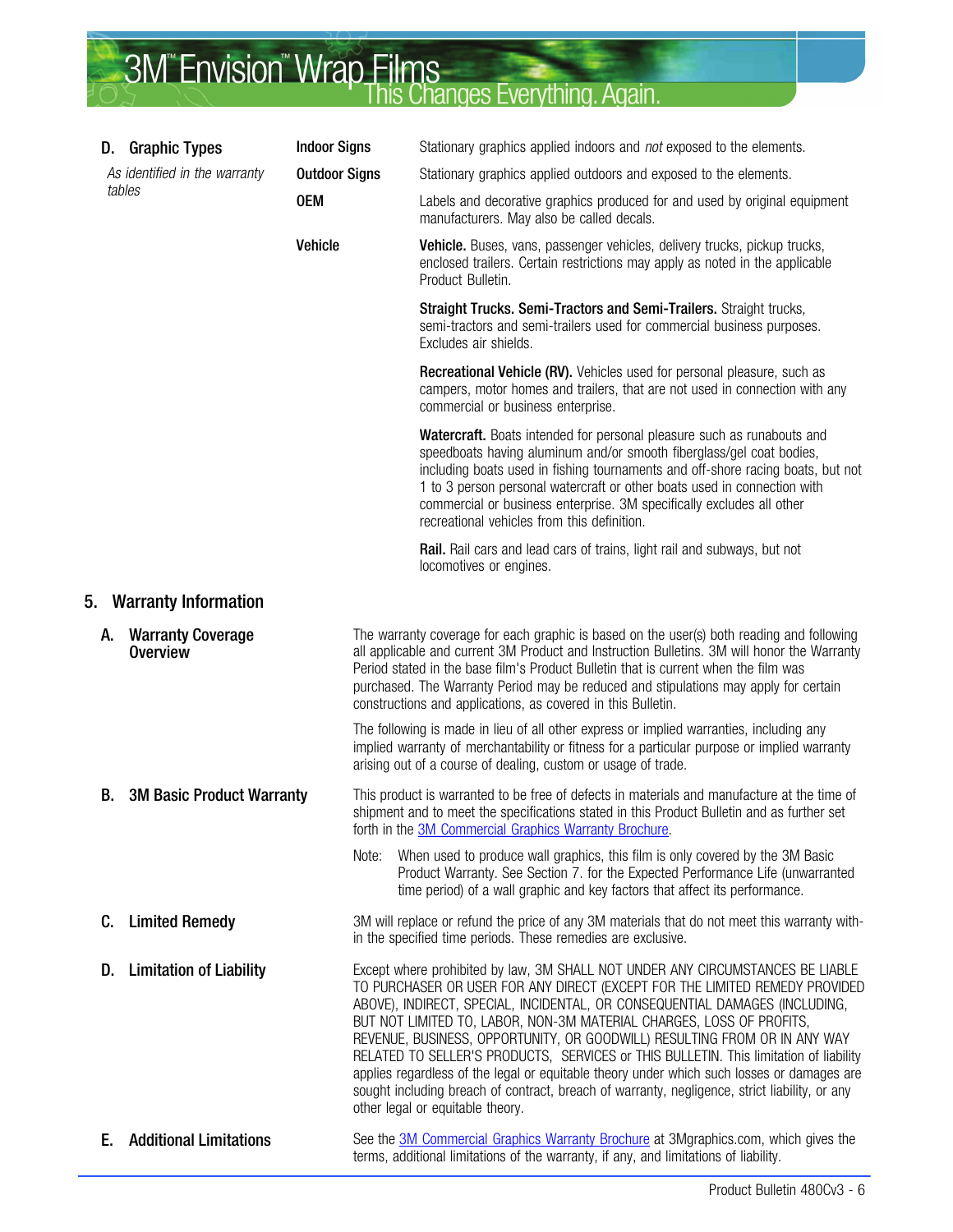#### <span id="page-6-0"></span>F. 3M Performance Guarantee

Subject to Stipulations set forth in Section [H.,](#page-9-0) below

Graphics constructed with the 3M materials specified and in the exposure specified in the Warranty Period, Section F.(1), are eligible for the 3M Performance Guarantee. This warranty only covers the performance of the recommended 3M products used in the graphic construction when imaged with the printers and OEM inks listed in the most current version of the [Performance Guarantee Matrix](http://multimedia.3m.com/mws/mediawebserver?mwsId=66666UuZjcFSLXTtmxTXMxfyEVuQEcuZgVs6EVs6E666666--) at 3Mgraphics.com. The Matrix may also list certain restrictions for using the film covered in this Bulletin. For warranties for other exposures, see Section [H.\(1\).](#page-9-0)

| (1) | <b>Warranty Period</b><br>for 3M Performance Guarantee<br>in a Standard U.S. Vertical<br>Exposure | Film            | Graphic<br>Protection        | <b>Vehicle</b> | Outdoor &<br><b>Indoor Signs</b> | Watercraft                 | Inks & Printers **     |
|-----|---------------------------------------------------------------------------------------------------|-----------------|------------------------------|----------------|----------------------------------|----------------------------|------------------------|
|     |                                                                                                   |                 | 8518<br>8519<br>8520<br>8915 | 3              | 3                                | 2                          | See the<br>Performance |
|     | 480Cv3                                                                                            | 8528*<br>8548G* | 4                            | 3              | $\overline{c}$                   | Guarantee<br><b>Matrix</b> |                        |
|     |                                                                                                   | 1920DR<br>9740i | 3                            | 3              |                                  |                            |                        |

#### Warranty Period for 3M Performance Guarantee, in Years

\* For overlaminate 8528 or 8548G horizontal warranties for vehicle graphics, see Section [H.\(](#page-9-0)2).

\*\* Some of the graphic protection products and graphic types may not be approved for this film on certain printing platforms. Always refer to the Performance Guarantee Matrix.

Finished graphics constructed with the materials specified and the exposure specified in the

#### G. 3M™ MCS™ Warranty

Subject to Stipulations set forth in Section [H.,](#page-9-0) below

(1) INKJET Warranty Period

for Finished Graphics in a Standard U.S. Vertical Exposure

| Warranty Period, Sections G.(1), G.(2) and G.(3), are eligible for the $3M^{TM}$ MCS <sup>TM</sup> Warranty. |  |  |  |
|--------------------------------------------------------------------------------------------------------------|--|--|--|
| For warranties for other exposures, see Sections H.(1) and H.(2).                                            |  |  |  |
|                                                                                                              |  |  |  |

See Graphic Type Descriptions in Section [4.](#page-4-0)<br>VEH = Commercial Vehicle. Fleet Tru

= Commercial Vehicle, Fleet Truck and Trailer, Bus, Personal Vehicles

- OUT = Outdoor Signs<br>WATER = Watercraft Gra
- $WATER = Watercraft Graphics$ <br>  $IN = Indoor Sians$  $=$  Indoor Signs

|  | INKJET Warranty Period for Finished Graphics, in Years |  |  |
|--|--------------------------------------------------------|--|--|

| <b>SOLVENT PRINTERS and INKS</b> | SIIT ColorPainter™ H-74s.<br>H-104s, H2-74s, H2-104s,<br>W-54s, W-64s Printers<br><b>GX 3M Ink Series</b> |     |              |    |  |  |  |
|----------------------------------|-----------------------------------------------------------------------------------------------------------|-----|--------------|----|--|--|--|
| <b>Graphic Protection</b>        | VEH                                                                                                       | 0UT | <b>WATFR</b> | IN |  |  |  |
| 8518, 8519, 8520, 8915●          | 7                                                                                                         | 4   | 2            | 8  |  |  |  |
| 8528                             | 7/3                                                                                                       | 4   | 2            | 8  |  |  |  |
| 8548G                            | 7/2                                                                                                       | 4   | 2            | 8  |  |  |  |
| 1920DR                           | 3                                                                                                         | 3   | 2            | 5  |  |  |  |
| 9740i                            | 5                                                                                                         | 4   | 2            | 8  |  |  |  |
| none                             |                                                                                                           | 2   |              | 2  |  |  |  |

 $\blacksquare$  = Overlaminate 8528 or 8548G: first number represents the vertical warranty and the second number the horizontal warranty on vehicle graphics. Please see Section [H.\(](#page-9-0)2).

 $\bullet$ Overlaminate 8915 is not approved or warranted for use with SIIT GX 3M Ink Series.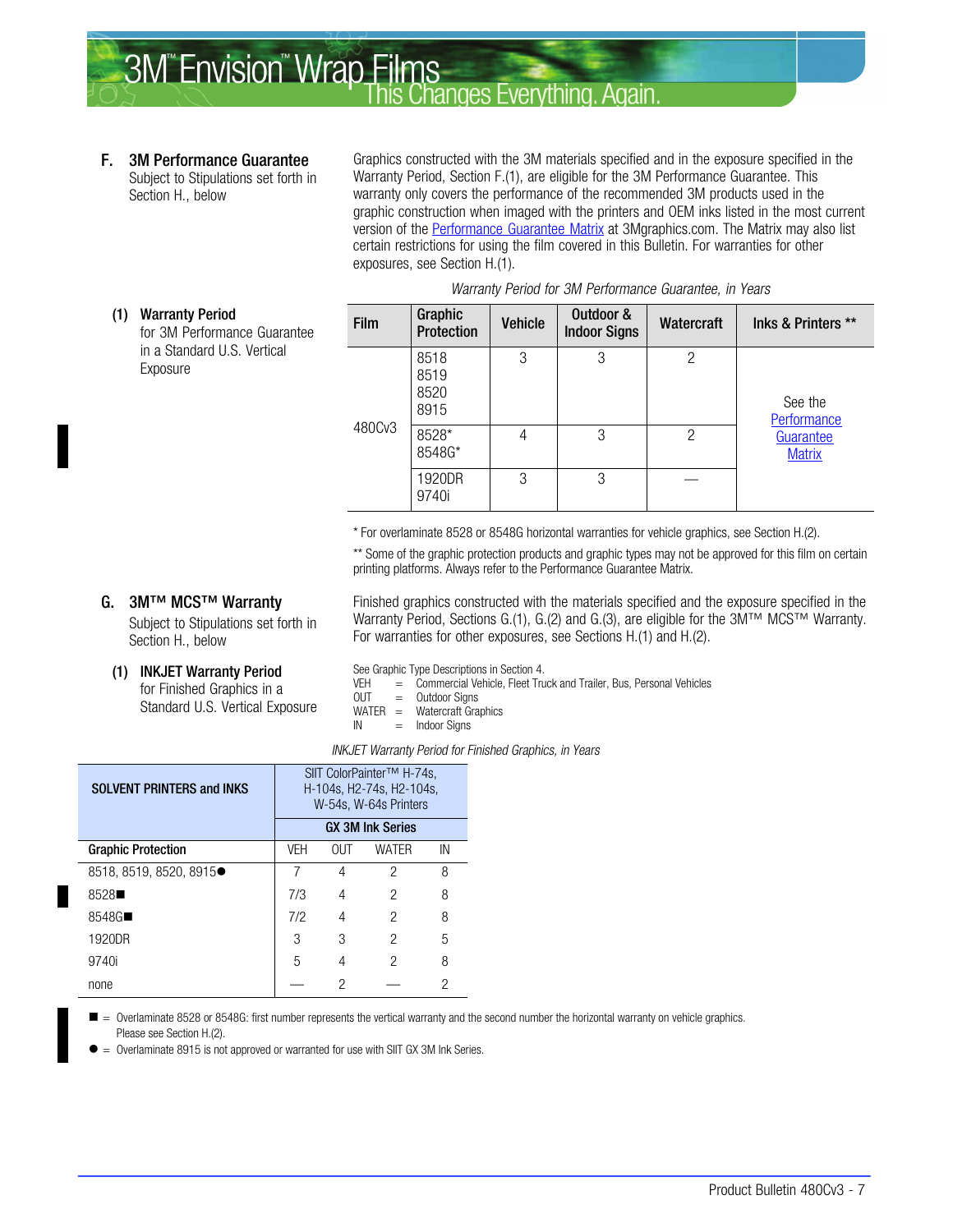#### INKJET Warranty Period for Finished Graphics, in Years

| <b>LATEX PRINTERS and INKS</b> |     | HP Designiet L65500;<br>Scitex LX600, LX800, LX820,<br>LX850; Latex 820, 850 Printers |              |    |     | HP Designiet L65500;<br>Scitex LX600, LX800, LX820,<br>LX850; Latex 820, 850 Printers |       |    |            | HP Designiet L26100.<br>L26500, L28500;<br>Latex 210, 260, 280 Printers |       |    |
|--------------------------------|-----|---------------------------------------------------------------------------------------|--------------|----|-----|---------------------------------------------------------------------------------------|-------|----|------------|-------------------------------------------------------------------------|-------|----|
|                                |     | <b>HP 3M LX600</b><br><b>Specialty Latex Ink</b>                                      |              |    |     | <b>HP LX610 Latex Ink</b><br>a 3M™ MCS™ Warranty Component                            |       |    |            | <b>HP 792 Latex Ink</b><br>a 3M™ MCS™ Warranty Component                |       |    |
| <b>Graphic Protection</b>      | VEH | OUT                                                                                   | <b>WATER</b> | IN | VEH | OUT                                                                                   | WATER | IN | <b>VEH</b> | OUT                                                                     | WATER | IN |
| 8518, 8519, 8520, 8915         | 5   |                                                                                       |              |    | 5   | 4                                                                                     |       |    | 5          | 4                                                                       |       |    |
| 8528, 8548G■                   | 5/2 | 4                                                                                     | 2            |    | 5/2 | 4                                                                                     |       |    | 5/2        | 4                                                                       |       |    |
| 1920DR                         |     |                                                                                       |              |    |     |                                                                                       |       |    | റ          |                                                                         |       |    |

| <b>LATEX PRINTERS and INKS</b> | <b>HP Latex 3000 Printer</b>                      |       |       |    |  |  |  |  |
|--------------------------------|---------------------------------------------------|-------|-------|----|--|--|--|--|
|                                | HP 881 Latex Ink<br>a 3M™ MCS™ Warranty Component |       |       |    |  |  |  |  |
| <b>Graphic Protection</b>      | VFH                                               | 0I IT | WATFR | IN |  |  |  |  |
| 8518, 8519, 8520, 8915         | 5                                                 | 3     |       | 5  |  |  |  |  |
| 8528, 8548G■                   | 5/2                                               | 3     |       | 5  |  |  |  |  |
| 1920DR                         | っ                                                 |       |       |    |  |  |  |  |

| <b>UV PRINTERS and INKS</b> | Mimaki UJV-160, JFX-1631 &<br>1615R Printers   |            |              |    |            | EFI™ VUTEk® PV200 Printer |              |    |     | Durst Rho 160R & 351R Printers |              |    |  |
|-----------------------------|------------------------------------------------|------------|--------------|----|------------|---------------------------|--------------|----|-----|--------------------------------|--------------|----|--|
|                             | <b>Ink Series LF-200</b><br>Manufactured by 3M |            |              |    |            | 3M Ink Series 2200UV      |              |    |     | 3M Ink Series 2700UV           |              |    |  |
| <b>Graphic Protection</b>   | VEH                                            | <b>OUT</b> | <b>WATER</b> | IN | <b>VEH</b> | <b>OUT</b>                | <b>WATER</b> | IN | VEH | <b>OUT</b>                     | <b>WATER</b> | IN |  |
| 8518, 8519, 8520, 8915      |                                                |            | っ            | 8  |            | 4                         |              | 8  |     |                                | C            | 8  |  |
| 8528                        | 7/3                                            | 4          | 2            | 8  | 7/3        | 4                         | っ            | 8  | 7/3 | 4                              | っ            | 8  |  |
| 8548G■                      | 7/2                                            | 4          | 2            | 8  | 7/2        | 4                         | 2            | 8  | 7/2 | 4                              | 2            | 8  |  |
| 1920DR                      |                                                |            |              |    |            |                           |              |    |     |                                |              |    |  |
| 9740i                       |                                                |            |              |    | 5          | 4                         | っ            | 8  | 5   | 4                              | っ            | 8  |  |
| none                        |                                                |            |              |    |            |                           |              | 3  |     |                                |              |    |  |

| <b>UV PRINTERS and INKS</b> |            | EFI™ VUTEk® QS2000, QS3200,<br>QS3220, QS220 Printers |              |    |     | EFI™ VUTEk® GS5000r,<br>GS3250r Printer |              |    |     | EFI™ VUTEK® GS2000, GS3200,<br>GS3250 and GS Pro Series Printers |              |    |  |
|-----------------------------|------------|-------------------------------------------------------|--------------|----|-----|-----------------------------------------|--------------|----|-----|------------------------------------------------------------------|--------------|----|--|
|                             |            | 3M Ink Series 2800UV                                  |              |    |     | GSr 3M™ Premium UV Inks                 |              |    |     | <b>GS 3M™ Premium UV Inks</b>                                    |              |    |  |
| <b>Graphic Protection</b>   | <b>VEH</b> | <b>OUT</b>                                            | <b>WATER</b> | IN | VEH | <b>OUT</b>                              | <b>WATER</b> | IN | VEH | <b>OUT</b>                                                       | <b>WATER</b> | IN |  |
| 8518, 8519, 8520, 8915      |            |                                                       |              | 8  | 5   | 4                                       |              | 8  | 5   |                                                                  |              | 8  |  |
| 8528                        | 7/3        | 4                                                     | っ            | 8  | 5/3 | 4                                       | っ            | 8  | 5/3 | 4                                                                | ႒            | 8  |  |
| 8548G■                      | 7/2        |                                                       |              | 8  | 5/2 | 4                                       | 2            | 8  | 5/2 | 4                                                                | 2            | 8  |  |
| 1920DR                      |            |                                                       |              |    | 3   | っ                                       |              | 5  | 3   | 2                                                                |              |    |  |
| 9740i                       | 5          |                                                       | っ            | 8  | 5   | 3                                       | 2            | 8  | 5   | 3                                                                | 0            | 8  |  |
| none                        |            |                                                       |              | 3  |     |                                         |              | 3  |     |                                                                  |              |    |  |

 $\blacksquare$  = Overlaminate 8528 or 8548G: first number represents the vertical warranty and the second number the horizontal warranty on vehicle graphics. Please see Section [H.\(](#page-9-0)2).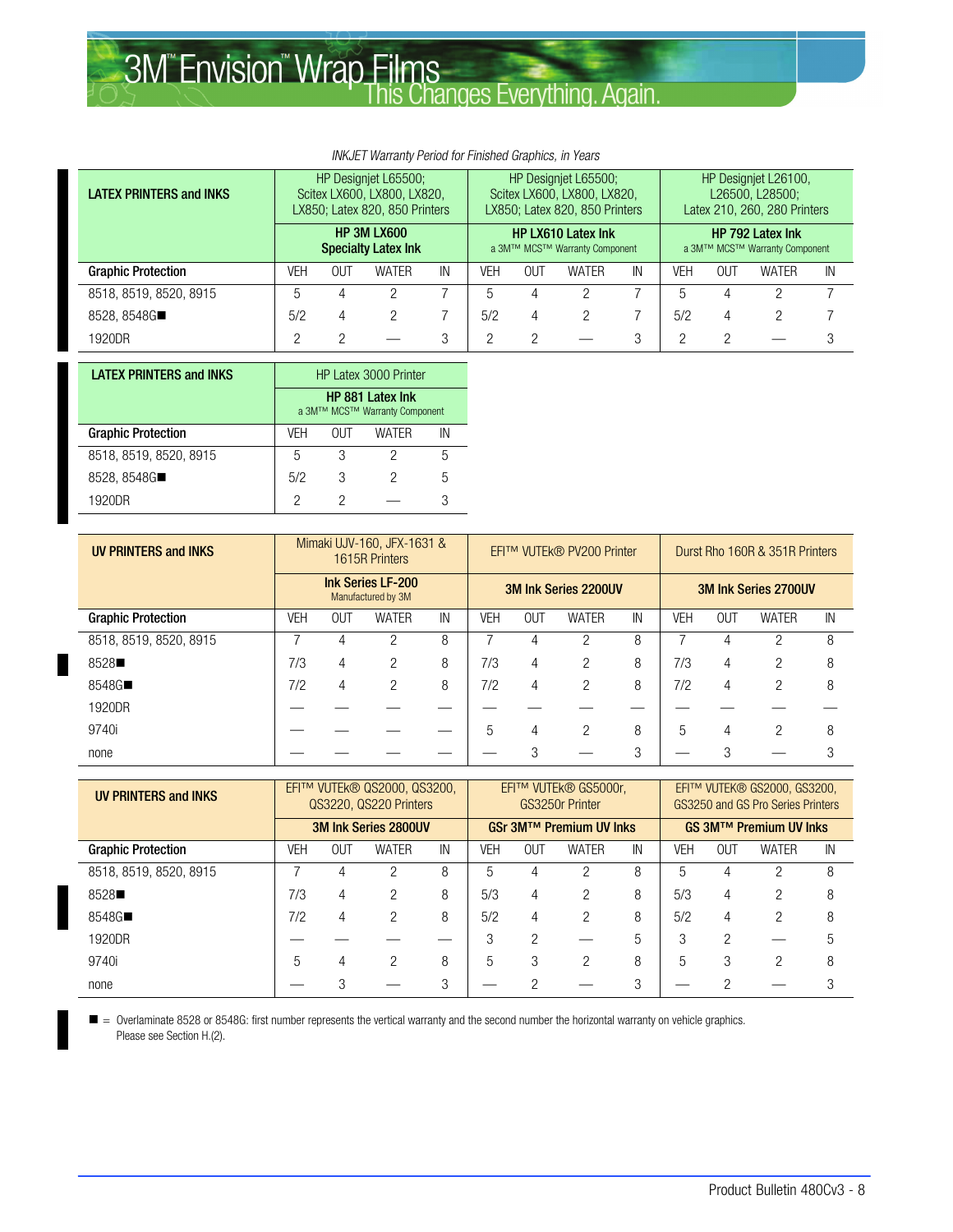| <b>UV PRINTERS and INKS</b> | EFI™ R3225 UV<br><b>Roll-to-Roll Printer</b> |               |               |    | Mimaki UJV500-160 Printer |                |                                                    |    |  |
|-----------------------------|----------------------------------------------|---------------|---------------|----|---------------------------|----------------|----------------------------------------------------|----|--|
|                             | <b>R3225 3M™ UV Inks</b>                     |               |               |    |                           |                | <b>Mimaki UV Ink LUS-200</b><br>Manufactured by 3M |    |  |
| <b>Graphic Protection</b>   | <b>VEH</b>                                   | OUT           | <b>WATER</b>  | IN | <b>VEH</b>                | <b>OUT</b>     | <b>WATER</b>                                       | IN |  |
| 8518, 8519, 8520, 8915      | 5                                            | 4             | 2             | 8  | 5                         | 4              | 2                                                  | 8  |  |
| 8528                        | 5/3                                          | 4             | 2             | 8  | 5/3                       | $\overline{4}$ | 2                                                  | 8  |  |
| 8548G■                      | 5/2                                          | 4             | $\mathcal{P}$ | 8  | 5/2                       | 4              | $\mathcal{P}$                                      | 8  |  |
| 1920DR                      | 3                                            | 2             |               | 5  | 3                         | 2              |                                                    | 5  |  |
| 9740i                       | 5                                            | 3             | 2             | 8  | 5                         | 3              | 2                                                  | 8  |  |
| none                        |                                              | $\mathcal{P}$ |               | 3  |                           |                |                                                    |    |  |

#### INKJET Warranty Period for Finished Graphics, in Years

 $\blacksquare$  = Overlaminate 8528 or 8548G: first number represents the vertical warranty and the second number the horizontal warranty on vehicle graphics. Please see Section [H.\(](#page-9-0)2).

(2) SCREEN PRINT Warranty

Period for Finished Graphics in a Standard U.S. Vertical Exposure

- See Graphic Type Descriptions in Section [4.](#page-4-0)
- VEH = Commercial Vehicle, Fleet Truck and Trailer, Bus, Personal Vehicles<br>
OUT = Outdoor Signs
- $OUT =$  Outdoor Signs<br> $IN =$  Indoor Signs
- Indoor Signs
- RAIL = Railcars and Lead Cars
- OEM = OEM Graphics

#### SCREEN PRINT Warranty Period for Finished Graphics, in Years

|                           | <b>SOLVENT Ink Series 1900</b> |                   |                  | <b>UV Ink Series 9800</b> |     |                   | UV Ink Series 9800 Metallic |            |     |      |                  |            |
|---------------------------|--------------------------------|-------------------|------------------|---------------------------|-----|-------------------|-----------------------------|------------|-----|------|------------------|------------|
| <b>Graphic Protection</b> | <b>VEH</b>                     | RAIL              | IN<br><b>OUT</b> | <b>OEM</b>                | VEH | RAIL              | IN<br><b>OUT</b>            | <b>OEM</b> | VEH | RAIL | IN<br><b>OUT</b> | <b>OEM</b> |
| 1920DR, air dry           | 5                              | $5 \blacklozenge$ | 5                | 5                         |     |                   |                             |            |     |      |                  |            |
| 1920DR, oven dry          | 6 <sup>1</sup>                 | $6 \triangleleft$ | $5 \blacksquare$ | $5 \blacksquare$          |     |                   |                             |            |     |      |                  |            |
| 1930                      | $\overline{c}$                 | $2 \bullet$       | 2                | $\overline{2}$            |     |                   |                             |            |     |      |                  |            |
| 9730UV                    | 3                              | $3 \blacklozenge$ | 3                | 3                         | 3   | $3 \blacklozenge$ | 3                           | 3          |     |      |                  |            |
| 9740i                     | 6                              | $6 \blacklozenge$ | 5                | 5                         | 7   | $7 \bullet$       | 5                           | 5          | 5   |      | 5                | 5          |
| 9800CL                    |                                |                   |                  |                           | 5   | $5 \blacklozenge$ | 5                           | 5          | 5   |      | 5                | 5          |
| None                      |                                |                   |                  |                           |     |                   | っ                           |            |     |      |                  |            |

 $\triangleq$  = Warranty for vertical railroad applications when printed with line color inks only.

■ = Warranty requires oven drying the last color of ink series 1900 and screen print 1920DR for 2 hours at 150°F (65°C).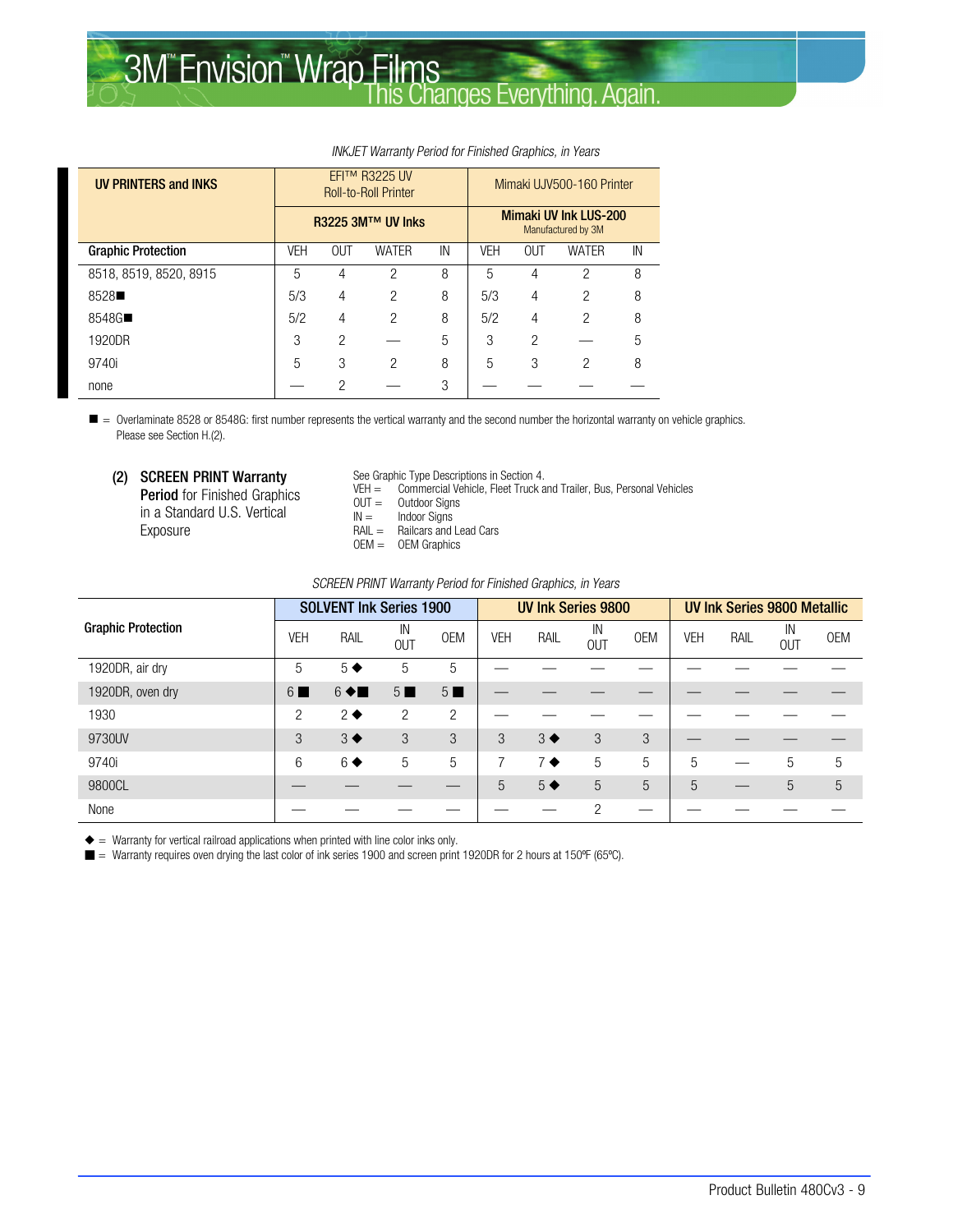- <span id="page-9-0"></span>(3) Paint Refurbishing Reimbursement Remedy
- a. For Commercial and Recreational Vehicles

- H. General Warranty Stipulations for 3M™ MCS™ Warranty and 3M Performance Guarantee
	- (1) Reduced Warranty Exposures for Other Graphic Exposures

This Policy applies to commercial vehicles (e.g., automobiles, vans, buses) and recreational vehicles only, and specifically does not include Personal Vehicles or Watercraft. Refer to [Instruction Bulletin 5.36](http://multimedia.mmm.com/mws/mediawebserver.dyn?6666660Zjcf6lVs6EVs666aE9COrrrrQ-) for complete details.

- A Pre-Installation and Inspection Report (in Bulletin 5.36) must be completed prior to graphic installation and submitted with any claim for paint damage sustained during the removal of 3M removable or changeable graphic film from vehicles.
- A separate report for each vehicle involved in a claim is required.

**b.** For Watercraft This applies to Watercraft only and specifically does not include any other type of vehicle. Refer to [Instruction Bulletin 5.42](http://multimedia.3m.com/mws/mediawebserver?66666UuZjcFSLXTtNXTXOX&tEVuQEcuZgVs6EVs6E666666--) for complete details.

- A Pre-Installation and Inspection Report (in Instruction Bulletin 5.42) must be completed prior to graphic installation and submitted with any claim.
- A separate report for each watercraft involved in a claim is required.
- Graphics must be applied above the static water line.
- Graphics must be cut at seams and all edges and seams and edges must be sealed.

These stipulations apply to both the 3M™ MCS™ Warranty and 3M Performance Guarantee. General provisions for these stipulations are covered in the [3M Warranty](http://multimedia.3m.com/mws/mediawebserver?mwsId=66666UuZjcFSLXTtmxfaLxMaEVuQEcuZgVs6EVs6E666666--&fn=GMC%20Warranty.pdf) [Brochure](http://multimedia.3m.com/mws/mediawebserver?mwsId=66666UuZjcFSLXTtmxfaLxMaEVuQEcuZgVs6EVs6E666666--&fn=GMC%20Warranty.pdf) at 3Mgraphics.com.

For each graphic exposure shown below, multiply the Warranty Period (in years) in the applicable warranty, Sections [F.](#page-6-0)(1), [G.](#page-6-0)(1), [G.](#page-6-0)(2) and [G.](#page-6-0)(3) for your graphic construction by the percentage shown for the intended graphic exposure. This is the reduced warranty.

| If the Graphic Exposure is:   | Use this Percentage of<br><b>U.S. Vertical Exposure</b><br><b>Warranty Period:</b> | <b>Calculation Examples</b>                                              |
|-------------------------------|------------------------------------------------------------------------------------|--------------------------------------------------------------------------|
| U.S. Non-vertical             | $50\% (0.5)$                                                                       | $0.5 \times 5$ years = 2.5 years<br>$0.5 \times 3$ years = 1.5 years     |
| Desert Southwest Vertical     | 70% (0.7)                                                                          | $0.7 \times 5$ years = 3.5 years<br>$0.7 \times 3$ years = 2.1 years     |
| Desert Southwest Non-vertical | 35% (0.35)                                                                         | $0.35 \times 5$ years = 1.75 years<br>$0.35 \times 3$ years = 1.05 years |
| Horizontal                    | $0\%$                                                                              | 0                                                                        |

#### (2) Overlaminate 8528 or 8548G ONLY Horizontal Warranty

Printed film as specified in this bulletin for vehicle graphics with following overlaminate: 3M™ MCS™ Warranty

Overlaminate 8528 using solvent or UV inks:  $U.S. = 3$  years; Desert S.W. = 2.1 years Overlaminate 8528 using latex inks or 8548G: U.S. = 2 years; Desert S.W. =  $1.4$  years

#### 3M Performance Guarantee

Overlaminate 8528 or 8548G: U.S.  $=$  2 years; Desert S.W.  $=$  1.4 years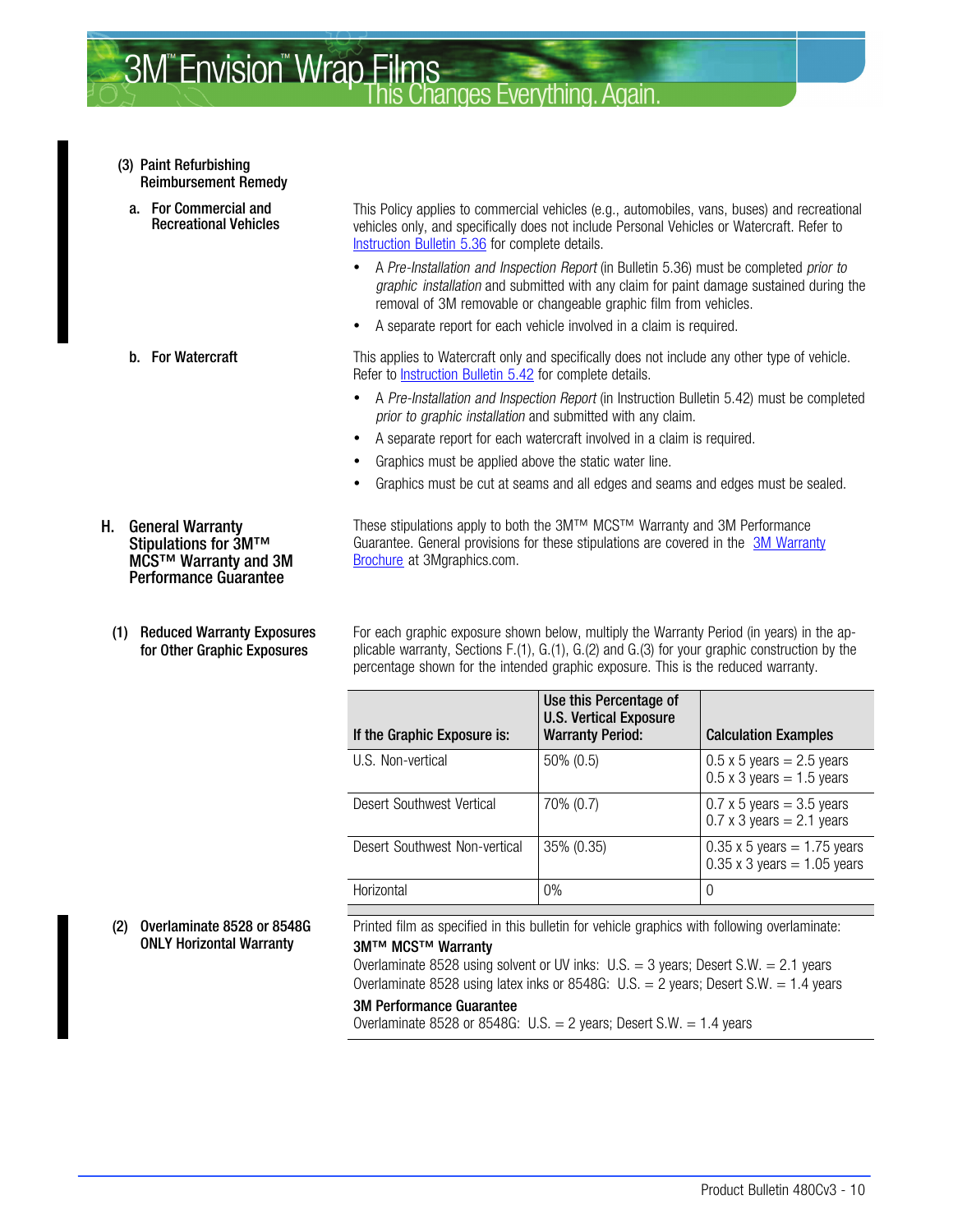- (3) Removal Warranty with Heat or Chemicals
	- a. For 3M™ MCS™ Warranty and 3M Performance Guarantee Only
	- b. Removal Warranty Exceptions

(8) Graphics Made with

6. Factors that Affect Graphic Performance Life

Components Not Sold or Recommended by 3M

Within the stated Warranty Period, if this film cannot be removed with heat and/or chemicals, or if more than 30% of the adhesive residue remains on the substrate, 3M will reimburse a reasonable portion of extra removal costs.

The following exceptions are not covered by the Removal Warranty.

- Substrate damage due to:
	- removing film from a pre-existing graphic
	- removing film that was applied to painted wallboard or any unapproved substrate
	- removing film from paint that is not firmly bonded to the substrate
- No guarantee is made for:
	- ease or speed of removal of any graphic
	- removal from paint that is improperly cured
	- removal from aged paint or metals, surface oxidation or chalking; user must test, approve and accept liability for such applications
	- removal from horizontally-exposed outdoor applications (except graphics using overlaminate 8528 or 8548G as described in this Bulletin)

(4) Abrasion and Loss of Gloss **Abrasion damage and loss of gloss are not covered by any 3M warranty**. This is considered normal wear and tear. However, to help maintain the appearance of your graphic, use the recommended graphic protection whenever:

- it is required for the construction and end use as shown in the Warranty Period tables.
- the graphic, including printed vehicle or watercraft graphics, is exposed to abrasive conditions, harsh cleaners or chemicals.

(5) Application to Rooftops Graphics constructions using film 480Cv3 with overlaminate 8548G are not warranted for application to rooftops on straight trucks, semi-tractors and semi-trailers.

(6) Application Outside the U.S. Contact the 3M organization for that country.

(7) Application to Glass 3M accepts no liability for glass breakage when using this film for window graphics. See [Instruction Bulletin 5.1](http://multimedia.3m.com/mws/mediawebserver?6666660Zjcf6lVs6EVs666TtMCOrrrrQ-) for details.

> The 3M™ MCS™ Warranty does not, under any circumstances, cover graphics made with inks, film, graphic protection and/or application tapes that are not sold or recommended by 3M.

The 3M Performance Guarantee does not, under any circumstances, cover OEM inks, even those approved by 3M for this program, or any type of 3M product failure that results from their use.

The user is solely responsible for the graphic appearance, performance and durability of graphic constructions that include any non recommended or qualified products.

The actual performance life of a graphic is affected by all of the following.

- Correct combination of 3M-recommended graphics products
- Adequate ink drying or curing
- Selection and preparation of the substrate
- Surface texture
- Application methods
- Angle and direction of sun exposure
- Environmental conditions
- Cleaning or maintenance methods

Note: See Section [7.B.](#page-11-0) for specific factors that affect the performance of wall graphics.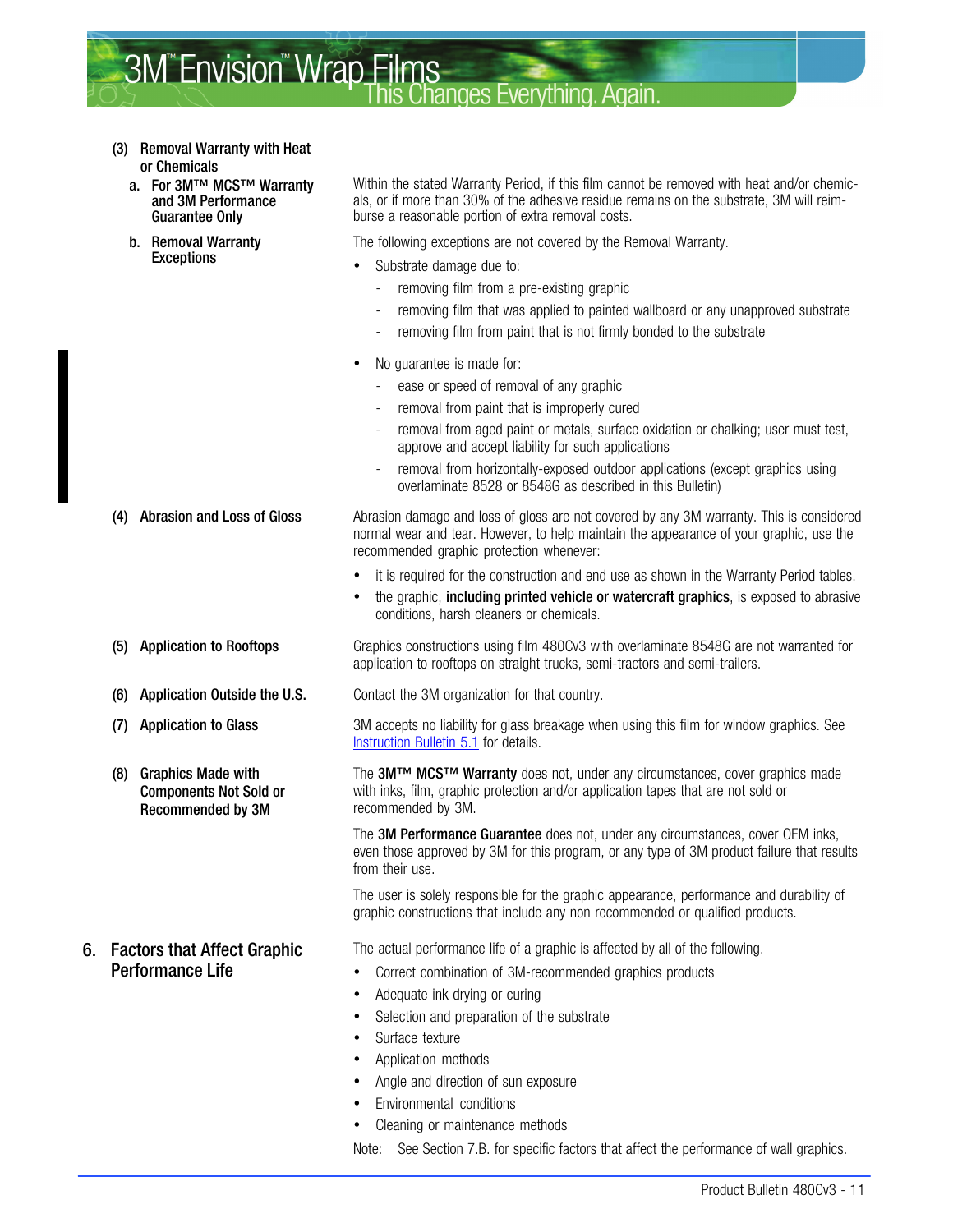- <span id="page-11-0"></span>
	-
	- B. Factors that Influence Performance Life

7. Wall Graphic Performance To ensure that this film meets your specific needs for producing wall graphics, 3M recommends that graphic manufacturers test this film for satisfactory printing, cutting, adhesion and removal characteristics for the intended end uses. This information does not imply a Warranty Period.

- A. Expected Performance Life Indoor: greater than 2 years in most applications
	- **Outdoor:** 3-6 months when not used in the freezing and thawing cycles described below; graphics perform much longer in dry, temperate environments
	- Installation techniques. Improper installation techniques result in edge curling, lifting and/or poor adhesion.
	- Adhesion for outdoor graphics. When testing film adhesion, the film is unlikely to be durable in outdoor applications if it can be easily removed from a textured surface (using a force of <2 pound/lineal inch (0.36 kg/cm)).
	- Outdoor graphics exposed to water from rain or irrigation systems. Water can be trapped behind graphics applied outdoors, leading to lifting as well as the creation of mold.
	- Surface temperature. Textured substrates that reach temperatures in excess of 135°F (57°C) may exhibit lifting, especially in mortar joints.
	- **Texture variation.** More than 1/8 inch (3 mm) variation in high and low spots of substrate texture and mortar joints, as well as square cut or undercut mortar joints, may exhibit lifting.
	- **Freezing and thawing cycles.** For a textured masonry wall that has both an indoor facing side and an outdoor facing side and no effective moisture barrier, moisture vapor transmission occurs naturally when the indoor surface has a room environment that is warmer and moister than the outdoor surface. When a graphic is applied to the outdoor wall and there are cycles of outdoor freezing and thawing, moisture can be trapped between the wall and result in graphic lifting, as well as in spalling both within the wall and on the outdoor facing wall. Such damage can be unsightly and costly to repair.
	- Removal. Unsound substrates, paint, texture-finished wallboard and textured wallpaper may be damaged upon graphic removal.

#### 8. Graphics Manufacturing



**CAUTION** Before using any equipment, always follow the manufacturers' instructions for safe operation.

#### A. Inkjet Printing

- 
- 

(1) Ink Always read and follow the ink manufacturer's written instructions on usage.

(2) Total Ink Coverage The maximum recommended total ink coverage for this film is:

• 270% when printed with all approved 3M and OEM inkjet inks

Do not exceed the recommended total ink coverage for the ink series used on this film. Too high of a total physical ink amount on the film results in media characteristic changes, incomplete drying, overlaminate lifting, and/or poor graphic performance. For additional details about total ink coverage, refer to the Product & Instruction Bulletins for 3M inks or the [Performance Guarantee Matrix](http://multimedia.3m.com/mws/mediawebserver?mwsId=66666UuZjcFSLXTtmxTXMxfyEVuQEcuZgVs6EVs6E666666--) for OEM inks.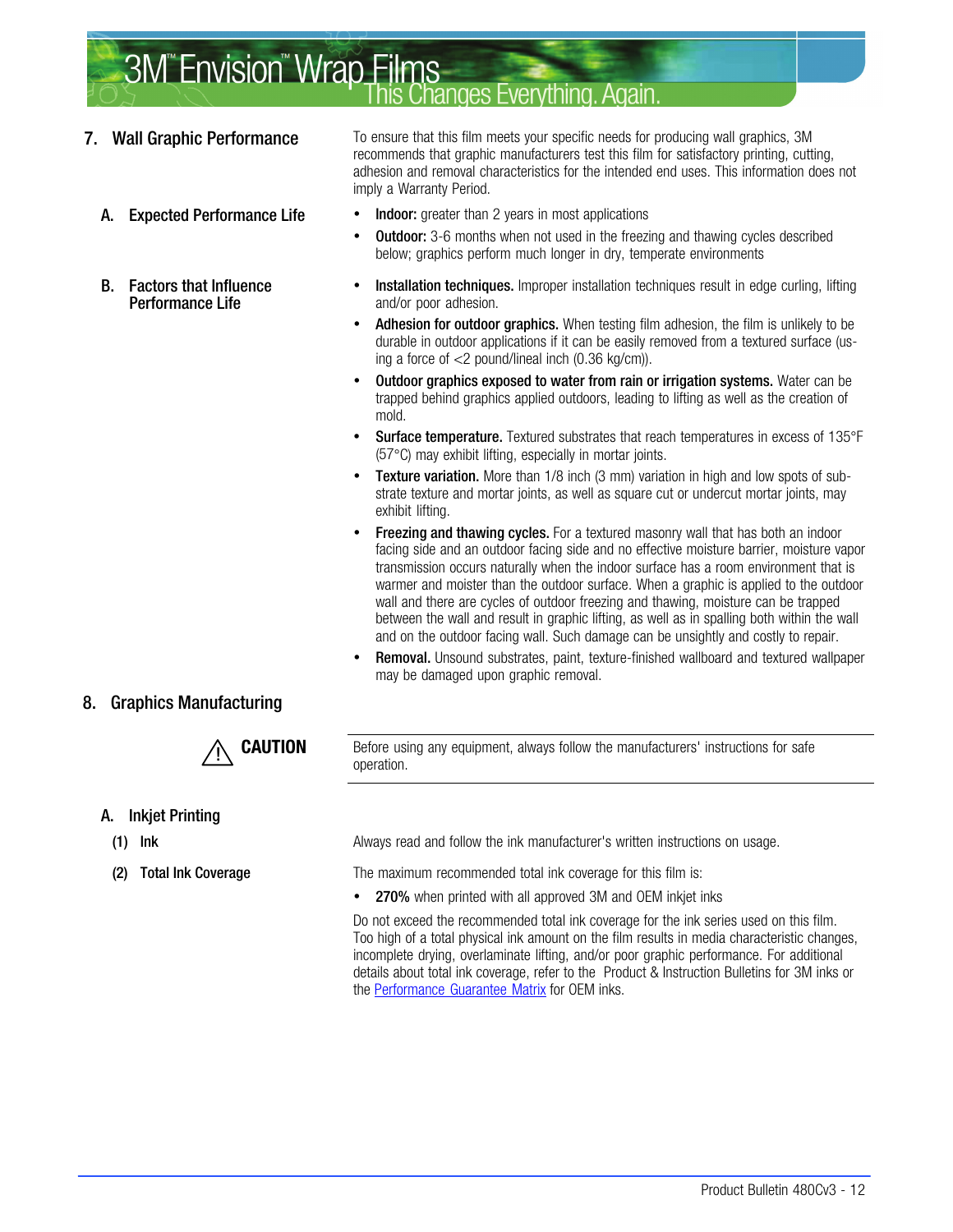#### (3) Completely Dry Graphics

| <b>Important Note!</b>                       | Incomplete drying can result in graphic failure including curling, increased shrinkage and<br>adhesion failure, which are not covered under warranty.                                                                                                                                                                                                                                                                                                                                                                                                                                                                                |  |  |  |  |  |
|----------------------------------------------|--------------------------------------------------------------------------------------------------------------------------------------------------------------------------------------------------------------------------------------------------------------------------------------------------------------------------------------------------------------------------------------------------------------------------------------------------------------------------------------------------------------------------------------------------------------------------------------------------------------------------------------|--|--|--|--|--|
|                                              | Always build enough time into your process to ensure complete drying of the graphic.<br>Poorly dried film may become soft and stretchy, and the adhesive may become too<br>aggressive. This can cause difficulty when applying an overlaminate, rolling or applying the<br>graphic. See the ink's Instruction Bulletin for more details.                                                                                                                                                                                                                                                                                             |  |  |  |  |  |
| <b>Printing on Sheeted Film</b><br>(4)       | 3M does not recommend inkjet printing on sheeted film because material handling can<br>contaminate the film's surface and affect print quality.                                                                                                                                                                                                                                                                                                                                                                                                                                                                                      |  |  |  |  |  |
| B.<br>Cutting                                | The following are common cutting methods for this film. See <b>Instruction Bulletin 4.1</b> for<br>details.                                                                                                                                                                                                                                                                                                                                                                                                                                                                                                                          |  |  |  |  |  |
| <b>Cutting Methods</b><br>(1)                | Bandsawing<br>Flat-bed electronic cutting<br>$\bullet$<br>Hot kiss cutting<br>Guillotine<br>٠<br>Hot and cold steel-rule die cutting<br>Hand cut<br>٠<br>Drum-type electronic cutting                                                                                                                                                                                                                                                                                                                                                                                                                                                |  |  |  |  |  |
| <b>Size of Cut Text</b><br>(2)               | These values are based on upper case Helvetica medium type. Weeding can be more difficult<br>with smaller text.<br>Minimum stroke width: 0.25 inch (6.35 mm)<br>٠<br>Minimum height: 3.0 inch (76.2 mm)<br>$\bullet$<br>Minimum radius for end of stripe: 0.125 inch (3.18 mm)<br>٠                                                                                                                                                                                                                                                                                                                                                  |  |  |  |  |  |
| C.<br><b>Graphic Protection</b>              | Graphic protection may improve the appearance, performance and durability of the graphic.<br>Overlaminates must be cold or hot roll applied. When overlaminating UV piezo inkjet prin-<br>$\bullet$<br>ted graphics, 3M recommends using hot roll lamination to help minimize a silvered<br>graphic appearance caused by bubbles being trapped within the valleys of a graphic. See<br>Instruction Bulletin 4.22 for details.<br>For textured wall applications, film 480Cv3 must be protected with overlaminate 8548G.<br>٠                                                                                                         |  |  |  |  |  |
| <b>D.</b> Application Tapes                  |                                                                                                                                                                                                                                                                                                                                                                                                                                                                                                                                                                                                                                      |  |  |  |  |  |
| When to Use Premasking<br>(1)<br><b>Tape</b> | Use as an application aid to increase stiffness, and prevent stretching and damage during<br>$\bullet$<br>application.<br>Use when little or no liner is exposed.<br>٠                                                                                                                                                                                                                                                                                                                                                                                                                                                               |  |  |  |  |  |
| (2) When to Use Prespacing Tape              | Use to hold cut and weeded letters or graphics in registration after removing the film<br>٠<br>liner.<br>Use to protect cut graphic parts from scratching or damage during application.<br>٠<br>Use when large amounts of liner are exposed.<br>Prespacing tape does not adhere to the exposed liner of film but it does adhere to the<br>Note:<br>top of the film. Therefore, prespacing tape may still be useful when applying large<br>graphics—even large cut graphics—with some smaller cut and weeded graphics to<br>hold the elements in alignment. Use film IJ180 or IJ180C for more intricately cut and<br>weeded graphics. |  |  |  |  |  |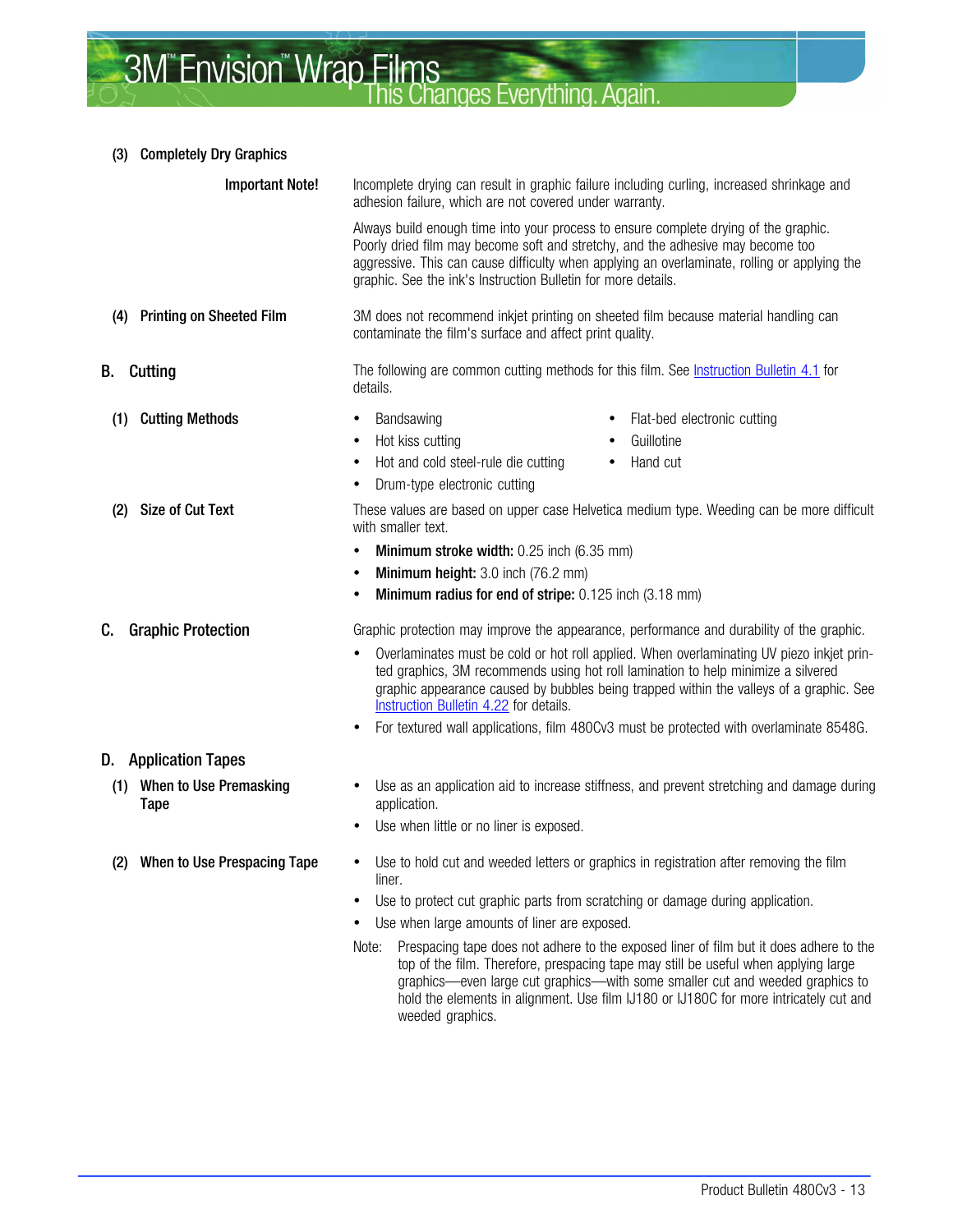#### <span id="page-13-0"></span>**3M<sup>"</sup>Envision<sup>"</sup> Wrap Films** hanges Everything Anair

#### (3) How to Select an Application Tape

Determine whether you want to premask the graphic or prespace cut pieces of film such as letters. Then locate the graphic protection used on your graphic in the table below, and use the corresponding tape. See [Instruction Bulletin 4.3](http://multimedia.mmm.com/mws/mediawebserver.dyn?6666660Zjcf6lVs6EVs666Tt3COrrrrQ-) for complete details.

**EXAMPLE:** To premask a film includes overlaminate 8519, use premasking tape SCPM-3. To prespace a film that includes 1920DR, use prespacing tape SCPS-55.

#### Select the tape based on what is on top of the graphic

| Tape                | <b>None</b> | 8519<br>8520<br>8915 | <b>1920DR</b> | 9730UV<br>9740i<br>9800CL | 8518<br>8528<br>8548G |
|---------------------|-------------|----------------------|---------------|---------------------------|-----------------------|
| Premasking SCPM-3   |             |                      |               |                           |                       |
| Premasking SCPM-44X |             |                      |               |                           |                       |
| Prespacing SCPS-55  |             |                      |               |                           |                       |

 $=$  Use of an application tape is not recommended in this construction.

**9. Application and Installation** Install the film using the dry application method.

Refer to the 3M Related Literature section, located at the end of this bulletin, for a list of the Instruction Bulletins that may be needed to apply or install this film.

B. Working with Air Release

**Channels** 

- A. Pressure-activated Adhesive The pressure-activated adhesive on this film offers:
	- smooth sliding into position on a substrate;
	- fast finger tacking to check position; and
	- easy snap up and repositioning when you need it.
	- The snap up and reposition feature is lost:
		- when firm pressure with a squeegee or other application tool is applied.
		- at application temperatures above  $100^{\circ}F(38^{\circ}C)$  even if only light finger pressure was used for tacking.
		- if any part of the film is removed from the original liner and reapplied to the same or another liner.
		- solvent from inkjet ink has not completely dried or cured, which affects both slideability and snap up.

Air release channels are a characteristic of films with Comply adhesive. Films designated as Cv3 offer the ultimate in invisible air release channels.

- The channels will be damaged and effective air removal affected if you remove and attempt to change liners or reapply the same liner.
- For the best results, always work from the center out to the edges of the graphic to allow trapped air to exit through the air release channels. If the channels are closed off by firm pressure and air is trapped, use an air release tool to aid in removing air bubbles. See [Instruction Bulletin 5.4](http://multimedia.mmm.com/mws/mediawebserver.dyn?6666660Zjcf6lVs6EVs666TtNCOrrrrQ-) for details.



**Video**  $(\triangleright)$  See how 3M's Comply adhesive technology works.

- 
- 
- 
-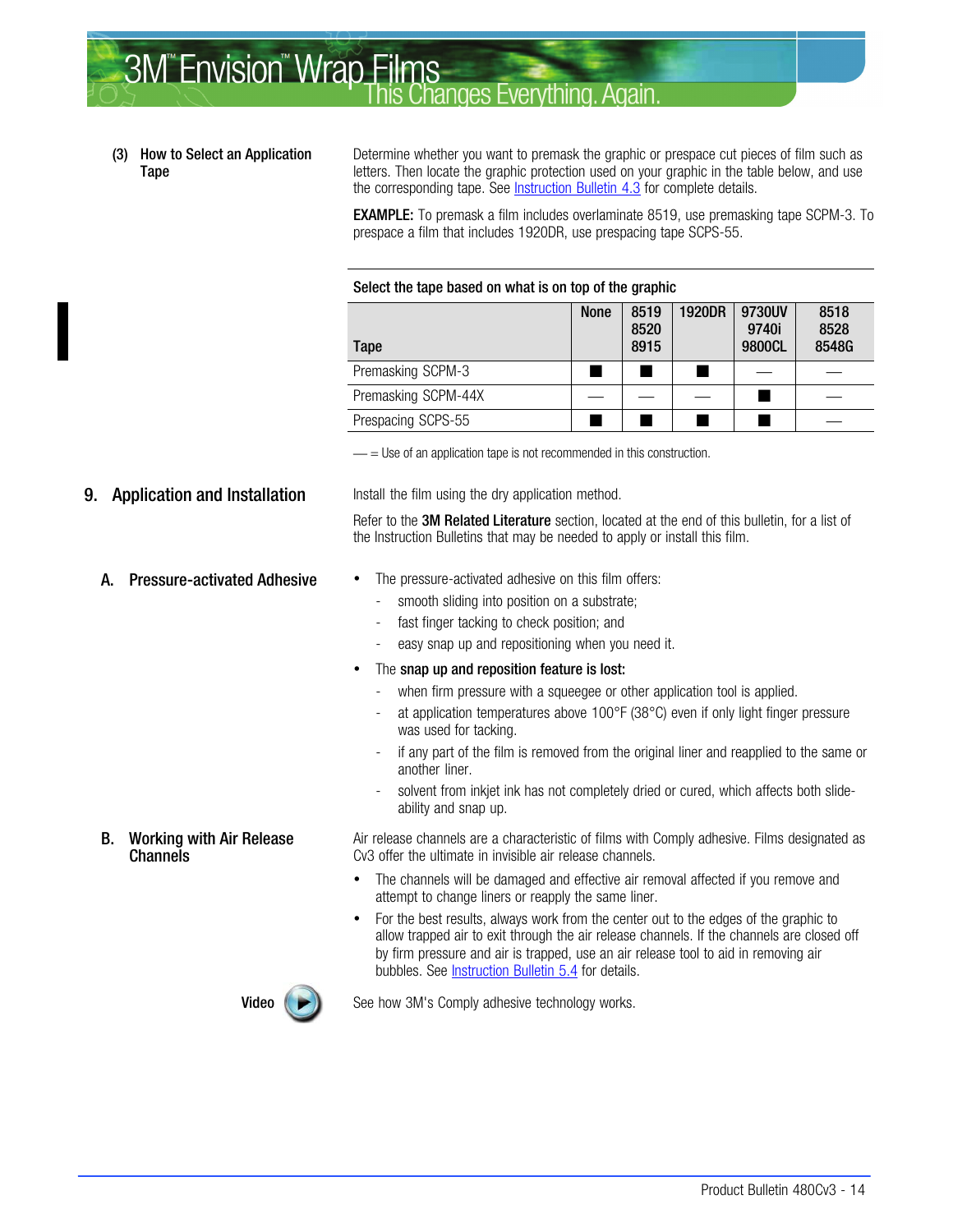| C.  | <b>Stretching the Film</b>                                               | When this film is printed with solvent, eco-solvent or latex based inks and use<br>overlaminates 8518, 8519, 8520, 8528 or 8915, graphics can be stretched up to 130%<br>(for example, a 10 inch piece of film can stretch to 13 inches) without using primer or                                                                                                                                                         |  |  |  |
|-----|--------------------------------------------------------------------------|--------------------------------------------------------------------------------------------------------------------------------------------------------------------------------------------------------------------------------------------------------------------------------------------------------------------------------------------------------------------------------------------------------------------------|--|--|--|
|     |                                                                          | making relief cuts. When these films are printed with solvent, eco-solvent or latex based<br>inks and use overlaminate 8548G, graphics can be stretched up to 150% (for example, a<br>10 inch piece of film can stretch to 15 inches) without using primer or making relief cuts.                                                                                                                                        |  |  |  |
|     |                                                                          | When stretching at higher levels, primer and/or relief cuts are required. See <b>Instruction</b><br>Bulletin 5.36 for complete details.                                                                                                                                                                                                                                                                                  |  |  |  |
| D.  | <b>Heating the Film</b>                                                  | Because film 480Cv3 requires less heat to make the film conformable, 3M recommends<br>using a heat gun instead of a torch to provide better control and distribution of heat on the<br>film.                                                                                                                                                                                                                             |  |  |  |
|     |                                                                          | Note:<br>This film may be heated with a torch provided the installer is highly skilled and<br>understands the properties of this material.                                                                                                                                                                                                                                                                               |  |  |  |
| (1) | <b>Graphics Printed with UV</b><br><b>Inkjet Inks are Heat Sensitive</b> | UV inkjet inks will crack if too much heat is used during graphic application, especially<br>when the film is stretched into complex curves, deep contours, around rivets and<br>textured walls. This will limit the amount of stretching you can do when applying this film.<br>When using a heat gun or other heat source during application, make sure the film surface<br>temperature does not exceed 212°F (100°C). |  |  |  |
|     |                                                                          | Using additional heat in the post-application process may also cause UV inkjet ink to crack.                                                                                                                                                                                                                                                                                                                             |  |  |  |
|     |                                                                          | For the best results, always do a test application of a UV printed graphic to determine<br>how much heat can be used without damaging the image. Also see Instruction Bulletin<br>5.36.                                                                                                                                                                                                                                  |  |  |  |
| Е.  | 3M™ Tape Primer 94                                                       | Although this product does not require the use of Primer 94, it is good practice to use this<br>primer to maximize adhesion on any area where the film will be stretched or stressed.                                                                                                                                                                                                                                    |  |  |  |
| Е.  | <b>Application to Vehicles</b>                                           | Read and follow all instructions, and complete the 3M Automobiles, Vans and Buses<br>Pre-installation Inspection Record in Instruction Bulletin 5.36 prior to manufacturing or<br>applying any graphic to a standard vehicle, van or bus.                                                                                                                                                                                |  |  |  |
| G.  | <b>Application to Walls</b>                                              | See Instruction Bulletin 5.37 for detailed instructions on how to apply graphic film to smooth<br>and textured wall surfaces and to complete the Pre-installation Worksheet and Customer<br>Checklist prior to apply wall graphics to ensure a successful application.                                                                                                                                                   |  |  |  |
|     | Video                                                                    | Watch a rough wall installation and also visit the 3M Graphics Video Library to see other<br>videos about techniques for installing wall graphics.                                                                                                                                                                                                                                                                       |  |  |  |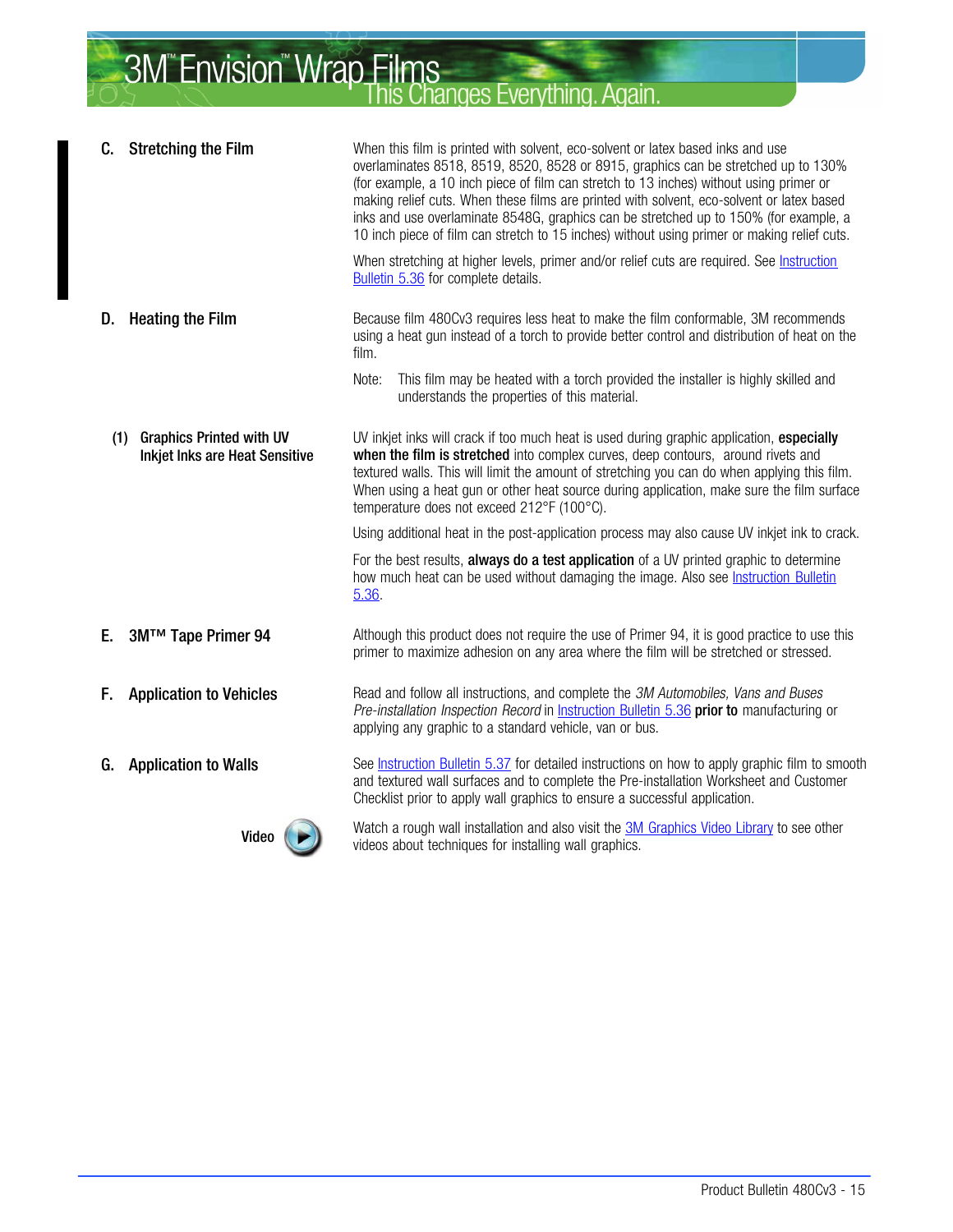

- Original container
- Bring the film to print room temperature before using
- 

**C.** Shipping Finished Graphics Flat, or rolled printed side out on 6 inch (15 cm) or larger core. This helps prevent the application tape, if used, from popping off.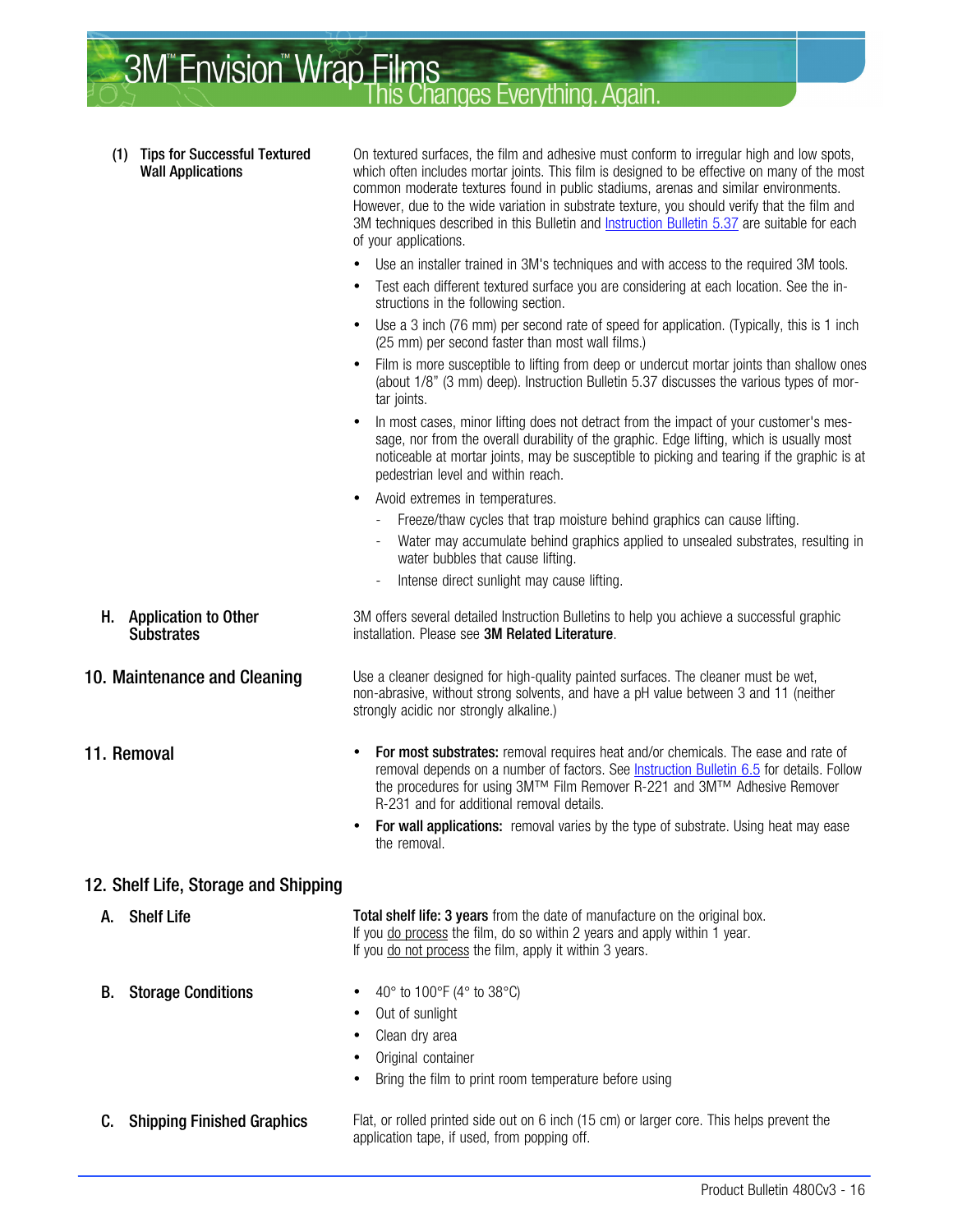# 3M<sup>"</sup> Envision<sup>"</sup> Wrap Films<br>This Changes Everything. Again.

#### 13. Health and Safety

 $\blacksquare$ 

 $\blacksquare$ 

| <b>CAUTION</b>            | When handling any chemical products, read the manufacturers' container labels and the<br>Material Safety Data Sheets (MSDS) for important health, safety and environmental inform-<br>ation. To obtain MSDS sheets for 3M products go to 3M.com/MSDS, or by mail or in case of<br>an emergency, call 1-800-364-3577 or 1-651-737-6501.                                                                        |                |                      |  |  |  |  |
|---------------------------|---------------------------------------------------------------------------------------------------------------------------------------------------------------------------------------------------------------------------------------------------------------------------------------------------------------------------------------------------------------------------------------------------------------|----------------|----------------------|--|--|--|--|
|                           | When using any equipment, always follow the manufacturers' instructions for safe<br>operation.                                                                                                                                                                                                                                                                                                                |                |                      |  |  |  |  |
| <b>CAUTION</b>            | Be aware that graphics installed outdoors can develop mold or mildew on top of or behind<br>the graphic, which may be a health concern for some individuals, especially during graphic<br>removal.                                                                                                                                                                                                            |                |                      |  |  |  |  |
| 14. 3M Related Literature | Before starting any job, be sure you have the most current Product and Instruction<br>Bulletins.                                                                                                                                                                                                                                                                                                              |                |                      |  |  |  |  |
|                           | The information in 3M Product and Instruction Bulletins is subject to change. Current Bullet-<br>ins are available at 3Mgraphics.com. The following applicable Bulletins provide information<br>and processes you need to properly make the graphics described in this Bulletin. Additional<br>Bulletins may be needed as indicated in the 3M Related Literature section of other 3M com-<br>ponents you use. |                |                      |  |  |  |  |
|                           | Bulletin types: $PB =$ Product Bulletin; $PB - B =$ Product & Instruction Bulletin; $IB =$ Instruction Bulletin                                                                                                                                                                                                                                                                                               |                |                      |  |  |  |  |
|                           | <b>Subject</b>                                                                                                                                                                                                                                                                                                                                                                                                | <b>Type</b>    | <b>Bulletin No.</b>  |  |  |  |  |
|                           | 3M™ Piezo Inkjet Ink Series 2200UV                                                                                                                                                                                                                                                                                                                                                                            | PB-IB          | 2200UV               |  |  |  |  |
|                           | 3M™ Piezo Inkjet Ink Series 2700UV                                                                                                                                                                                                                                                                                                                                                                            | PB-IB          | 2700UV               |  |  |  |  |
|                           | 3M™ Piezo Inkjet Ink Series 2800UV                                                                                                                                                                                                                                                                                                                                                                            | PB-IB          | 2800UV               |  |  |  |  |
|                           | EFI™ VUTEk® GS 3M™ Premium UV Inks                                                                                                                                                                                                                                                                                                                                                                            | PB-IB          | GS                   |  |  |  |  |
|                           | EFI™ VUTEk® GSr 3M™ Premium UV Inks                                                                                                                                                                                                                                                                                                                                                                           | PB-IB          | GSr                  |  |  |  |  |
|                           | EFI™ R3225 3M™ UV Ink                                                                                                                                                                                                                                                                                                                                                                                         | PB-IB          | R3225                |  |  |  |  |
|                           | SIIT GX 3M Ink Series                                                                                                                                                                                                                                                                                                                                                                                         | PB-IB          | GX                   |  |  |  |  |
|                           | Mimaki Ink Series LF-200, manufactured by 3M                                                                                                                                                                                                                                                                                                                                                                  | PB-IB          | LF-200               |  |  |  |  |
|                           | Mimaki UV Ink LUS-200, manufactured by 3M                                                                                                                                                                                                                                                                                                                                                                     | PB-IB          | <b>LUS-200</b>       |  |  |  |  |
|                           | HP 3M LX600 Specialty Latex Ink                                                                                                                                                                                                                                                                                                                                                                               | PB-IB          | LX600                |  |  |  |  |
|                           | HP LX610 Latex Ink, a 3M™ MCS™ Warranty Component                                                                                                                                                                                                                                                                                                                                                             | PB-IB          | LX610                |  |  |  |  |
|                           | HP 792 Latex Ink, a 3M™ MCS™ Warranty Component                                                                                                                                                                                                                                                                                                                                                               | PB-IB          | 792                  |  |  |  |  |
|                           | HP 881 Latex Ink, a 3M™ MCS™ Warranty Component                                                                                                                                                                                                                                                                                                                                                               | PB-IB          | 881                  |  |  |  |  |
|                           | 3M™ Screen Printing Ink Series 1900 and Clear 1920DR<br>- Screen printing with ink series 1900- line color<br>- Screen printing with ink series 1900- 4 color                                                                                                                                                                                                                                                 | PB<br>IB<br>IB | 1900<br>3.12<br>3.11 |  |  |  |  |
|                           | 3M™ Screen Printing UV Ink Series 9800<br>- Screen printing with UV ink series 9800<br>- line color<br>- Screen printing with UV ink series 9800<br>- 4-color                                                                                                                                                                                                                                                 | PB<br>IB<br>IB | 9800<br>3.20<br>3.21 |  |  |  |  |
|                           | 3M™ Screen Print UV Gloss Clear 9740i, Low Gloss Clear 9730UV                                                                                                                                                                                                                                                                                                                                                 | PB-IB          | <b>UV Clears</b>     |  |  |  |  |
|                           | 3M Graphic Protection Products overview of all graphic protection products<br>and specific information on most overlaminates                                                                                                                                                                                                                                                                                  | PB             | $GP-1$               |  |  |  |  |
|                           | 3M™ Edge Sealer 3950                                                                                                                                                                                                                                                                                                                                                                                          | PB             | 3950                 |  |  |  |  |